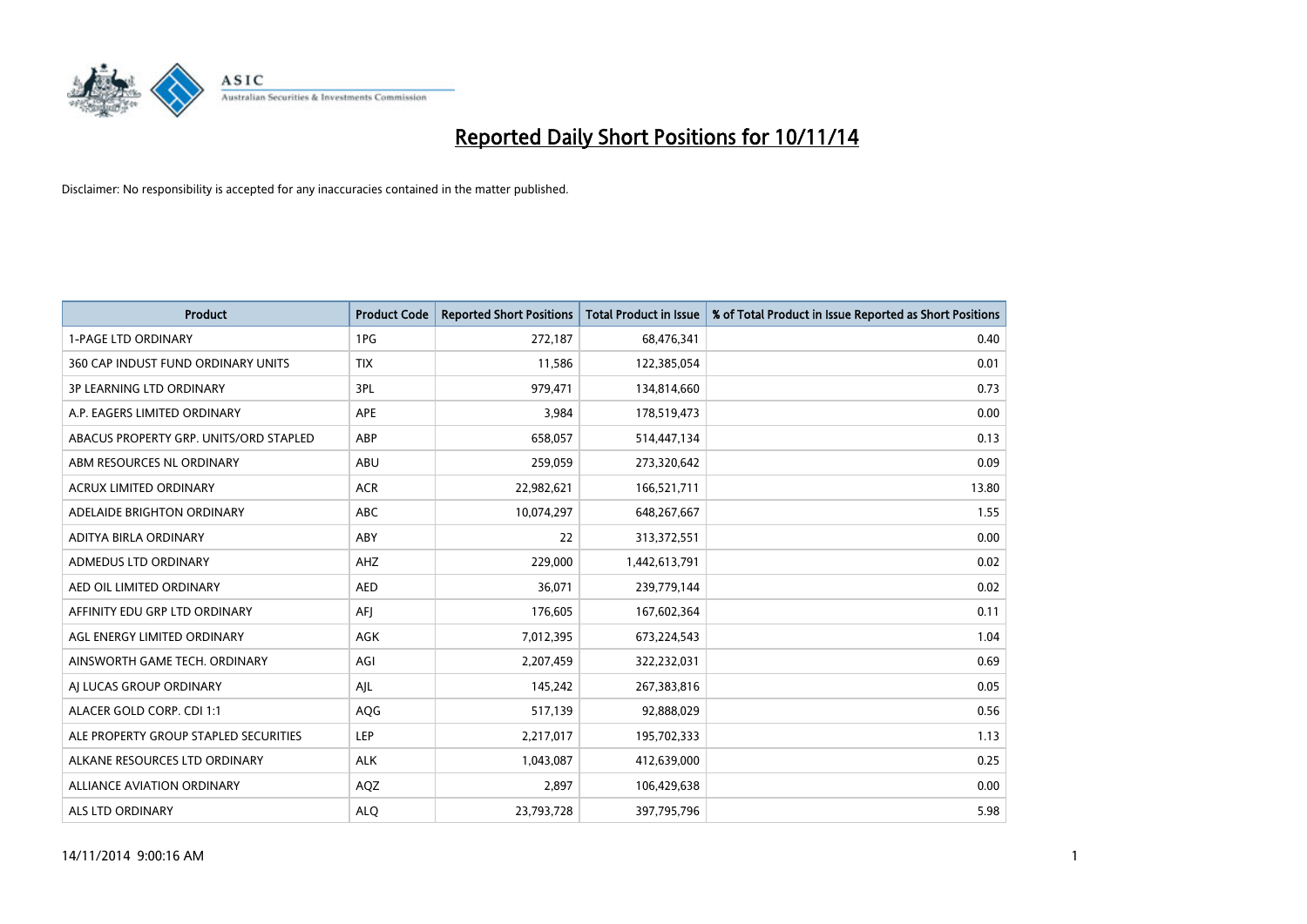

| <b>Product</b>                          | <b>Product Code</b> | <b>Reported Short Positions</b> | <b>Total Product in Issue</b> | % of Total Product in Issue Reported as Short Positions |
|-----------------------------------------|---------------------|---------------------------------|-------------------------------|---------------------------------------------------------|
| ALTIUM LIMITED ORDINARY                 | <b>ALU</b>          | 166,733                         | 129,272,762                   | 0.13                                                    |
| ALUMINA LIMITED ORDINARY                | <b>AWC</b>          | 43,632,726                      | 2,806,225,615                 | 1.55                                                    |
| AMCOM TELECOMM, ORDINARY                | <b>AMM</b>          | 6,163,077                       | 266,399,148                   | 2.31                                                    |
| AMCOR LIMITED ORDINARY                  | AMC                 | 7,968,428                       | 1,206,684,923                 | 0.66                                                    |
| AMP LIMITED ORDINARY                    | AMP                 | 16,525,448                      | 2,957,737,964                 | 0.56                                                    |
| ANSELL LIMITED ORDINARY                 | <b>ANN</b>          | 6,056,076                       | 153,139,924                   | 3.95                                                    |
| ANTARES ENERGY LTD ORDINARY             | <b>AZZ</b>          | 671,358                         | 255,000,000                   | 0.26                                                    |
| ANZ BANKING GRP LTD ORDINARY            | ANZ                 | 17,109,173                      | 2,756,627,771                 | 0.62                                                    |
| APA GROUP STAPLED SECURITIES            | <b>APA</b>          | 13,793,159                      | 835,750,807                   | 1.65                                                    |
| APN NEWS & MEDIA ORDINARY               | <b>APN</b>          | 279,227                         | 1,029,041,356                 | 0.03                                                    |
| AQUARIUS PLATINUM. ORDINARY             | <b>AOP</b>          | 5,634,864                       | 1,465,473,903                 | 0.38                                                    |
| ARAFURA RESOURCE LTD ORDINARY           | <b>ARU</b>          | 2,000                           | 441,270,644                   | 0.00                                                    |
| ARB CORPORATION ORDINARY                | ARP                 | 1,163,715                       | 72,505,302                    | 1.61                                                    |
| ARDENT LEISURE GROUP STAPLED SECURITIES | AAD                 | 1,264,042                       | 438,666,245                   | 0.29                                                    |
| ARENA REIT. ORDINARY UNITS              | <b>ARF</b>          | 96,761                          | 211,495,653                   | 0.05                                                    |
| ARISTOCRAT LEISURE ORDINARY             | ALL                 | 523,462                         | 630,022,253                   | 0.08                                                    |
| ARRIUM LTD ORDINARY                     | ARI                 | 69,045,893                      | 2,937,293,755                 | 2.35                                                    |
| ASALEO CARE LIMITED ORDINARY            | AHY                 | 6,703,662                       | 603,469,434                   | 1.11                                                    |
| ASCIANO LIMITED ORDINARY                | <b>AIO</b>          | 4,763,626                       | 975,385,664                   | 0.49                                                    |
| ASHLEY SERVICES GRP ORDINARY            | ASH                 | 272,411                         | 150,000,000                   | 0.18                                                    |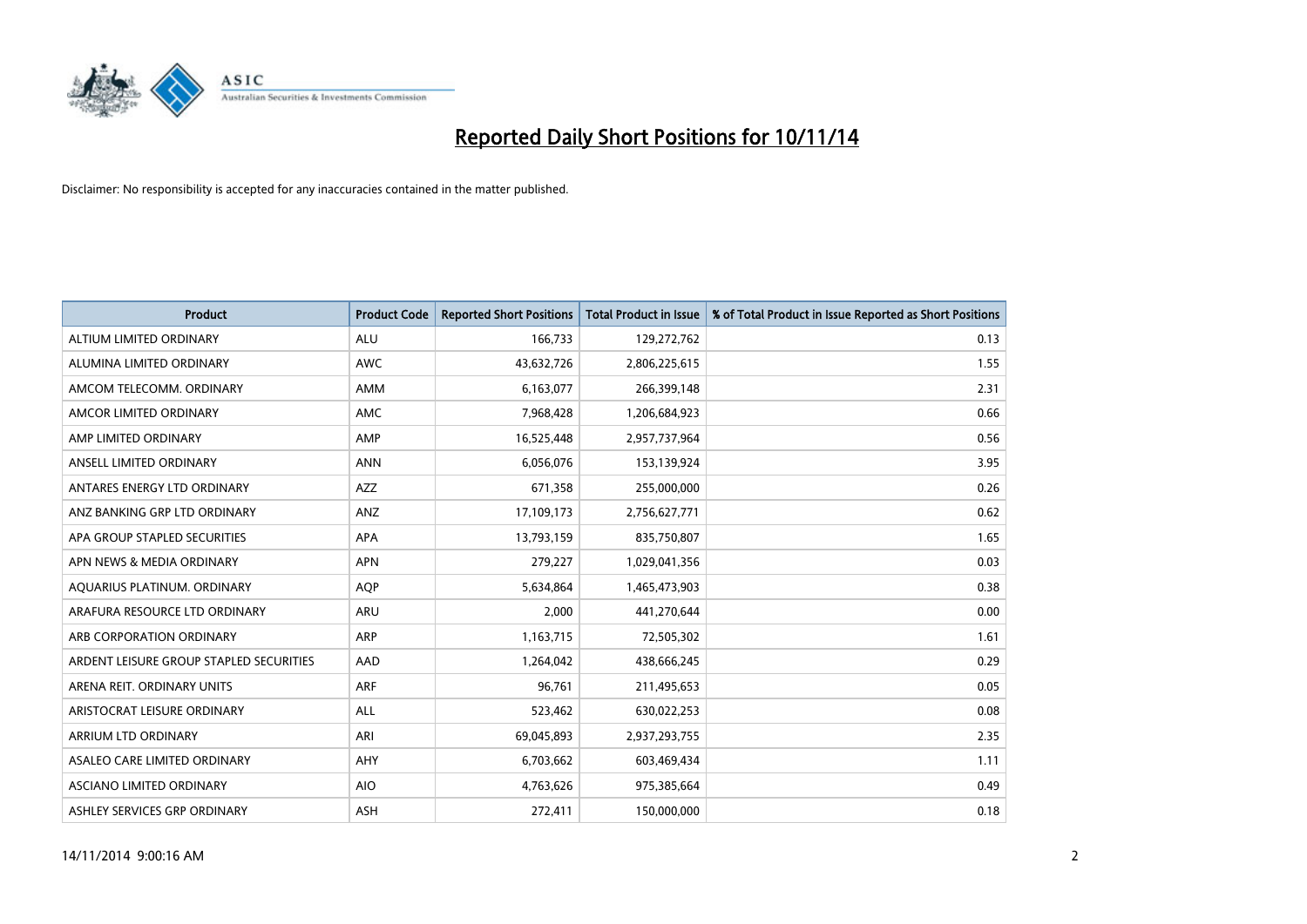

| <b>Product</b>                            | <b>Product Code</b> | <b>Reported Short Positions</b> | <b>Total Product in Issue</b> | % of Total Product in Issue Reported as Short Positions |
|-------------------------------------------|---------------------|---------------------------------|-------------------------------|---------------------------------------------------------|
| ASPEN GROUP ORD/UNITS STAPLED             | <b>APZ</b>          | 136,227                         | 113,183,450                   | 0.12                                                    |
| ASTRO JAP PROP GROUP STAPLED US PROHIBIT. | AJA                 | 154,685                         | 67,211,752                    | 0.23                                                    |
| ASX LIMITED ORDINARY                      | ASX                 | 5,412,423                       | 193,595,162                   | 2.80                                                    |
| ATLAS IRON LIMITED ORDINARY               | AGO                 | 114,905,890                     | 919,475,619                   | 12.50                                                   |
| ATRUM COAL NL ORDINARY                    | <b>ATU</b>          | 94,630                          | 162,459,242                   | 0.06                                                    |
| AUCKLAND INTERNATION ORDINARY             | <b>AIA</b>          | 60,733                          | 1,190,484,097                 | 0.01                                                    |
| AURIZON HOLDINGS LTD ORDINARY             | AZJ                 | 3,319,027                       | 2,137,284,503                 | 0.16                                                    |
| AUSDRILL LIMITED ORDINARY                 | ASL                 | 21,465,917                      | 312,277,224                   | 6.87                                                    |
| AUSENCO LIMITED ORDINARY                  | AAX                 | 965,690                         | 168,449,799                   | 0.57                                                    |
| AUSNET SERVICES STAPLED SECURITIES        | <b>AST</b>          | 36,478,990                      | 3,425,244,162                 | 1.07                                                    |
| AUST INDUSTRIAL REIT UNIT                 | ANI                 | 204,314                         | 96,288,031                    | 0.21                                                    |
| AUSTAL LIMITED ORDINARY                   | ASB                 | 671,520                         | 346,379,377                   | 0.19                                                    |
| AUSTBROKERS HOLDINGS ORDINARY             | <b>AUB</b>          | 60,206                          | 61,712,763                    | 0.10                                                    |
| AUSTEX OIL LIMITED ORDINARY               | <b>AOK</b>          | 62,000                          | 558,571,402                   | 0.01                                                    |
| AUSTIN ENGINEERING ORDINARY               | ANG                 | 1,026,209                       | 84,274,004                    | 1.22                                                    |
| AUSTRALIAN AGRICULT. ORDINARY             | AAC                 | 4,999,047                       | 532,474,721                   | 0.94                                                    |
| AUSTRALIAN FOUNDAT. ORDINARY              | AFI                 | 100                             | 1,086,070,669                 | 0.00                                                    |
| AUSTRALIAN PHARM, ORDINARY                | API                 | 10,568,438                      | 488,115,883                   | 2.17                                                    |
| AUTOMOTIVE HOLDINGS ORDINARY              | AHE                 | 2,491,470                       | 306,437,941                   | 0.81                                                    |
| AVANCO RESOURCES LTD ORDINARY             | AVB                 | 3,160,722                       | 1,661,675,855                 | 0.19                                                    |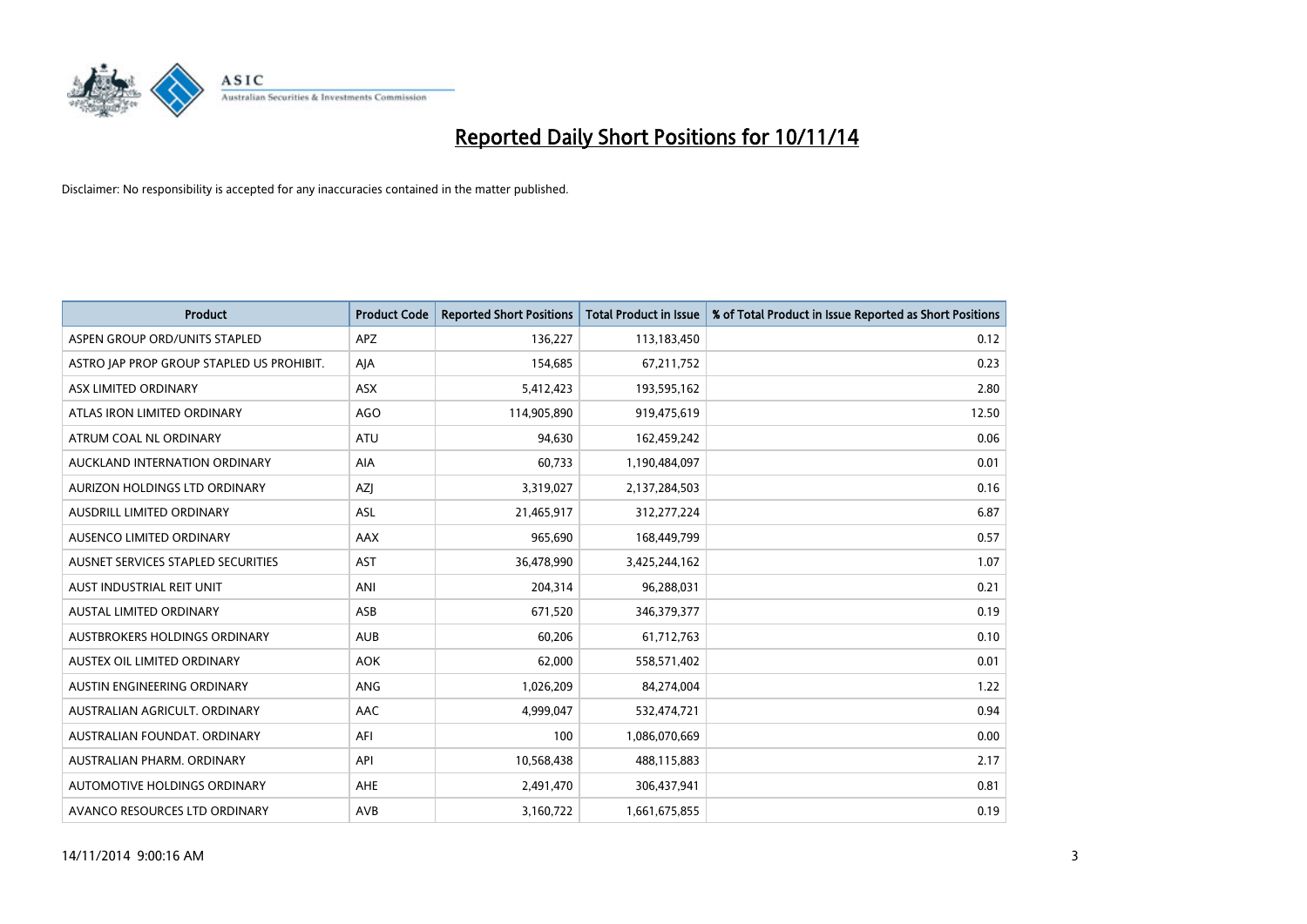

| <b>Product</b>                       | <b>Product Code</b> | <b>Reported Short Positions</b> | <b>Total Product in Issue</b> | % of Total Product in Issue Reported as Short Positions |
|--------------------------------------|---------------------|---------------------------------|-------------------------------|---------------------------------------------------------|
| AVEO GROUP STAPLED SECURITIES        | <b>AOG</b>          | 3,640,658                       | 499,536,460                   | 0.73                                                    |
| AWE LIMITED ORDINARY                 | <b>AWE</b>          | 2,662,186                       | 525,861,050                   | 0.51                                                    |
| <b>AZONTO PET LTD ORDINARY</b>       | APY                 | $\mathbf{1}$                    | 1,159,375,100                 | 0.00                                                    |
| AZUMAH RESOURCES ORDINARY            | <b>AZM</b>          | 1                               | 388,816,919                   | 0.00                                                    |
| <b>BANDANNA ENERGY ORDINARY</b>      | <b>BND</b>          | 17,540,654                      | 528,481,199                   | 3.32                                                    |
| BANK OF QUEENSLAND. ORDINARY         | <b>BOO</b>          | 4,185,927                       | 363,416,835                   | 1.15                                                    |
| <b>BANNERMAN RESOURCES ORDINARY</b>  | <b>BMN</b>          | 2,900                           | 333,201,901                   | 0.00                                                    |
| <b>BASE RES LIMITED ORDINARY</b>     | <b>BSE</b>          | 5,501,878                       | 563,902,771                   | 0.98                                                    |
| <b>BATHURST RES LTD. ORDINARY</b>    | <b>BRL</b>          | 300,729                         | 947,828,434                   | 0.03                                                    |
| <b>BC IRON LIMITED ORDINARY</b>      | <b>BCI</b>          | 13,857,201                      | 191,691,179                   | 7.23                                                    |
| BEACH ENERGY LIMITED ORDINARY        | <b>BPT</b>          | 10,992,277                      | 1,297,496,886                 | 0.85                                                    |
| BEADELL RESOURCE LTD ORDINARY        | <b>BDR</b>          | 57,665,318                      | 798,657,280                   | 7.22                                                    |
| <b>BEGA CHEESE LTD ORDINARY</b>      | <b>BGA</b>          | 2,177,880                       | 152,602,945                   | 1.43                                                    |
| BENDIGO AND ADELAIDE ORDINARY        | <b>BEN</b>          | 16,058,452                      | 450,904,075                   | 3.56                                                    |
| BENTHAM IMF LTD ORDINARY             | <b>IMF</b>          | 4,445,341                       | 166,580,957                   | 2.67                                                    |
| BERKELEY RESOURCES ORDINARY          | <b>BKY</b>          | 77,000                          | 180,361,323                   | 0.04                                                    |
| BETASHARESCASHETF ETF UNITS          | AAA                 | 700                             | 12,958,172                    | 0.01                                                    |
| BETSHARES GEAR FUND ETF UNITS        | <b>GEAR</b>         | 1,500                           | 801,963                       | 0.19                                                    |
| <b>BHP BILLITON LIMITED ORDINARY</b> | <b>BHP</b>          | 13,655,821                      | 3,211,691,105                 | 0.43                                                    |
| BIGAIR GROUP LIMITED ORDINARY        | BGL                 | 49,160                          | 172,872,340                   | 0.03                                                    |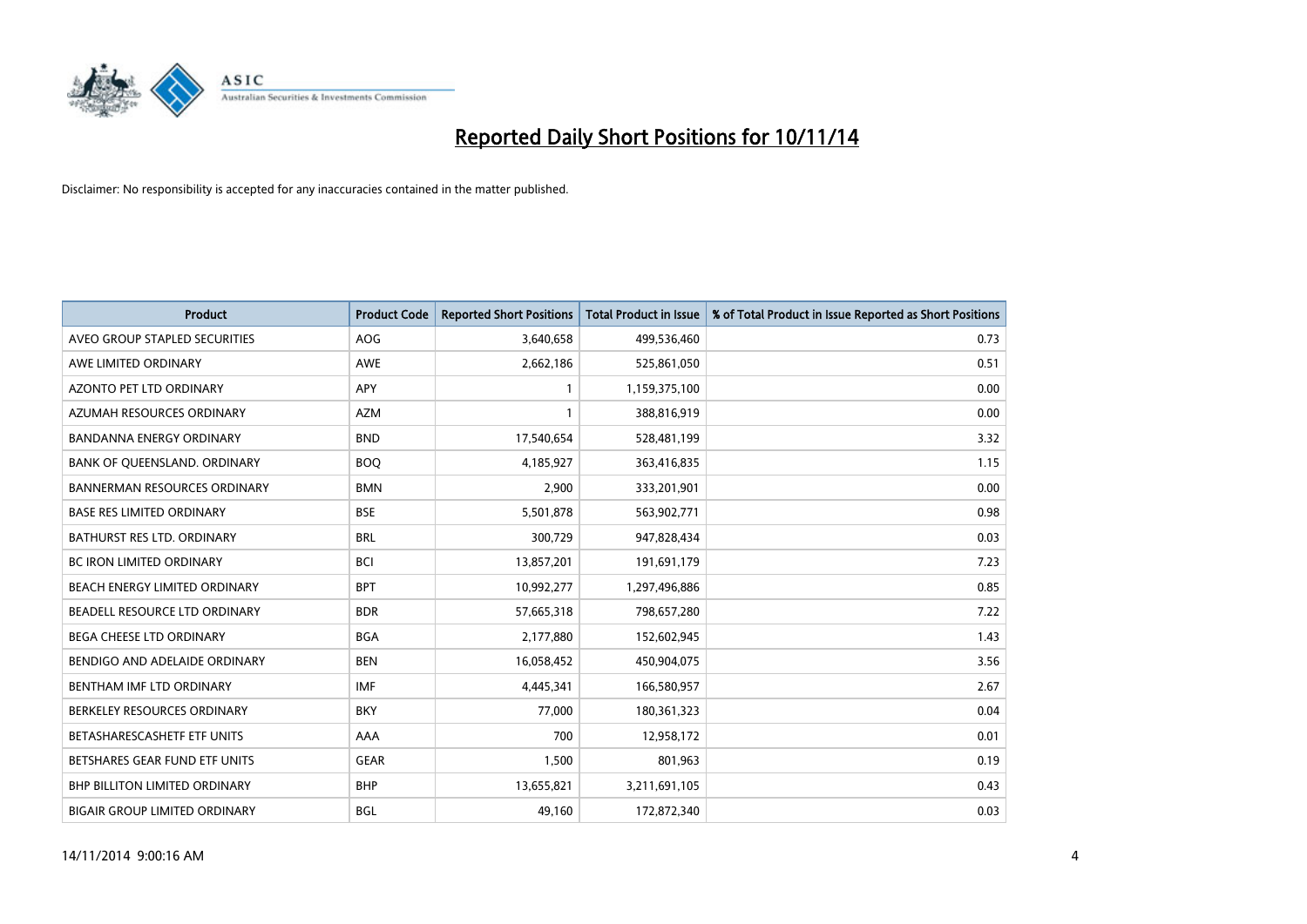

| <b>Product</b>                         | <b>Product Code</b> | <b>Reported Short Positions</b> | <b>Total Product in Issue</b> | % of Total Product in Issue Reported as Short Positions |
|----------------------------------------|---------------------|---------------------------------|-------------------------------|---------------------------------------------------------|
| <b>BILLABONG ORDINARY</b>              | <b>BBG</b>          | 12,541,344                      | 990,370,034                   | 1.27                                                    |
| <b>BLACKHAM RESOURCES ORDINARY</b>     | <b>BLK</b>          | 838,139                         | 142,727,359                   | 0.59                                                    |
| <b>BLACKMORES LIMITED ORDINARY</b>     | <b>BKL</b>          | 12,936                          | 17,224,199                    | 0.08                                                    |
| BLACKTHORN RESOURCES ORD US PROHIBITED | <b>BTR</b>          | 11,369                          | 164,285,950                   | 0.01                                                    |
| <b>BLUESCOPE STEEL LTD ORDINARY</b>    | <b>BSL</b>          | 7,590,473                       | 559,227,871                   | 1.36                                                    |
| <b>BOART LONGYEAR ORDINARY</b>         | <b>BLY</b>          | 21,223,581                      | 502,488,790                   | 4.22                                                    |
| BORAL LIMITED, ORDINARY                | <b>BLD</b>          | 13,280,896                      | 782,736,249                   | 1.70                                                    |
| <b>BRADKEN LIMITED ORDINARY</b>        | <b>BKN</b>          | 7,696,782                       | 171,027,249                   | 4.50                                                    |
| <b>BRAMBLES LIMITED ORDINARY</b>       | <b>BXB</b>          | 2,668,942                       | 1,566,077,519                 | 0.17                                                    |
| <b>BREVILLE GROUP LTD ORDINARY</b>     | <b>BRG</b>          | 4,275,271                       | 130,095,322                   | 3.29                                                    |
| BRICKWORKS LIMITED ORDINARY            | <b>BKW</b>          | 177,986                         | 148,403,478                   | 0.12                                                    |
| BT INVESTMENT MNGMNT ORDINARY          | <b>BTT</b>          | 22,730                          | 290,699,283                   | 0.01                                                    |
| <b>BURSON GROUP LTD ORDINARY</b>       | <b>BAP</b>          | 1,703,936                       | 163,585,666                   | 1.04                                                    |
| <b>BURU ENERGY ORDINARY</b>            | <b>BRU</b>          | 18,776,720                      | 339,997,078                   | 5.52                                                    |
| <b>BWP TRUST ORDINARY UNITS</b>        | <b>BWP</b>          | 9,577,365                       | 639,724,826                   | 1.50                                                    |
| CABCHARGE AUSTRALIA ORDINARY           | CAB                 | 8,183,304                       | 120,430,683                   | 6.80                                                    |
| <b>CADENCE CAPITAL ORDINARY</b>        | <b>CDM</b>          | 148,501                         | 199,821,759                   | 0.07                                                    |
| CALTEX AUSTRALIA ORDINARY              | <b>CTX</b>          | 1,193,234                       | 270,000,000                   | 0.44                                                    |
| CAPE LAMBERT RES LTD ORDINARY          | <b>CFE</b>          | 280,137                         | 626,686,586                   | 0.04                                                    |
| CAPITOL HEALTH ORDINARY                | CAJ                 | 490,881                         | 431,517,271                   | 0.11                                                    |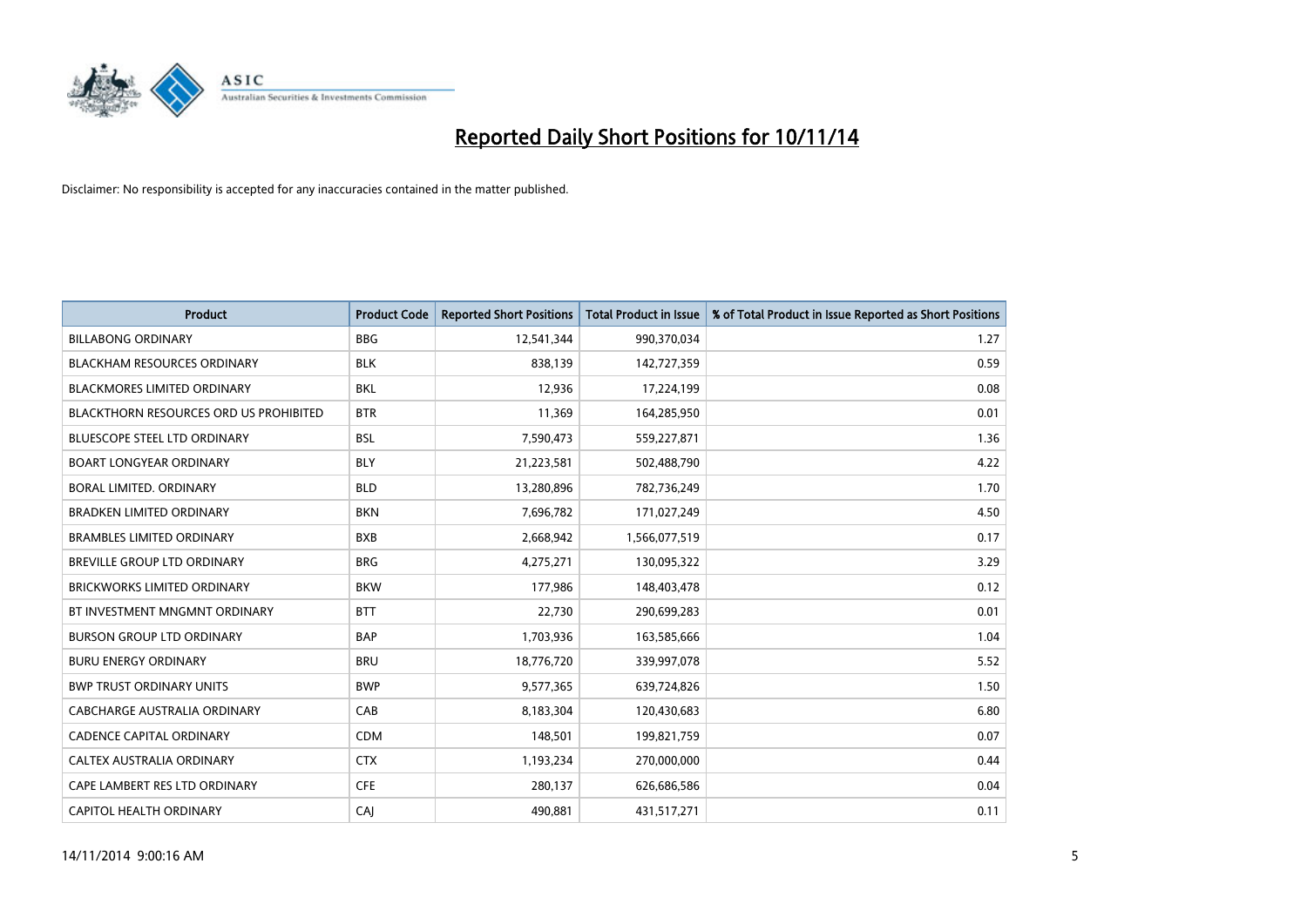

| <b>Product</b>                          | <b>Product Code</b> | <b>Reported Short Positions</b> | <b>Total Product in Issue</b> | % of Total Product in Issue Reported as Short Positions |
|-----------------------------------------|---------------------|---------------------------------|-------------------------------|---------------------------------------------------------|
| <b>CARDNO LIMITED ORDINARY</b>          | CDD                 | 8,631,374                       | 164,112,901                   | 5.26                                                    |
| <b>CARINDALE PROPERTY UNIT</b>          | <b>CDP</b>          | 8,823                           | 70,000,000                    | 0.01                                                    |
| CARNARVON PETROLEUM ORDINARY            | <b>CVN</b>          | 2,603,411                       | 987,285,022                   | 0.26                                                    |
| CARSALES.COM LTD ORDINARY               | <b>CRZ</b>          | 14,755,213                      | 238,836,279                   | 6.18                                                    |
| <b>CASH CONVERTERS ORDINARY</b>         | CCV                 | 7,413,080                       | 431,476,525                   | 1.72                                                    |
| CEDAR WOODS PROP. ORDINARY              | <b>CWP</b>          | 115,674                         | 78,336,371                    | 0.15                                                    |
| CENTRAL PETROLEUM ORDINARY              | <b>CTP</b>          | 376,858                         | 368,718,957                   | 0.10                                                    |
| CFS RETAIL TRUST GRP STAPLED SECURITIES | <b>CFX</b>          | 5,639,198                       | 3,050,355,727                 | 0.18                                                    |
| <b>CHALLENGER LIMITED ORDINARY</b>      | <b>CGF</b>          | 365,408                         | 569,725,821                   | 0.06                                                    |
| CHANDLER MACLEOD LTD ORDINARY           | <b>CMG</b>          | 1,095                           | 547,985,086                   | 0.00                                                    |
| CHARTER HALL GROUP STAPLED US PROHIBIT. | <b>CHC</b>          | 392,728                         | 355,015,480                   | 0.11                                                    |
| <b>CHARTER HALL RETAIL UNITS</b>        | <b>CQR</b>          | 14,949,540                      | 372,893,153                   | 4.01                                                    |
| <b>CHORUS LIMITED ORDINARY</b>          | CNU                 | 104,386                         | 396,369,767                   | 0.03                                                    |
| CLEARVIEW WEALTH LTD ORDINARY           | <b>CVW</b>          | 10.001                          | 578,453,260                   | 0.00                                                    |
| CLINUVEL PHARMACEUT, ORDINARY           | <b>CUV</b>          | 31,305                          | 42,466,435                    | 0.07                                                    |
| COAL OF AFRICA LTD ORDINARY             | <b>CZA</b>          | 426                             | 1,048,368,613                 | 0.00                                                    |
| <b>COALSPUR MINES LTD ORDINARY</b>      | <b>CPL</b>          | 586,921                         | 641,544,455                   | 0.09                                                    |
| COCA-COLA AMATIL ORDINARY               | <b>CCL</b>          | 27,404,261                      | 763,590,249                   | 3.59                                                    |
| <b>COCHLEAR LIMITED ORDINARY</b>        | <b>COH</b>          | 6,297,099                       | 57,081,775                    | 11.03                                                   |
| <b>COCKATOO COAL ORDINARY</b>           | <b>COK</b>          | 167,987                         | 4,560,196,928                 | 0.00                                                    |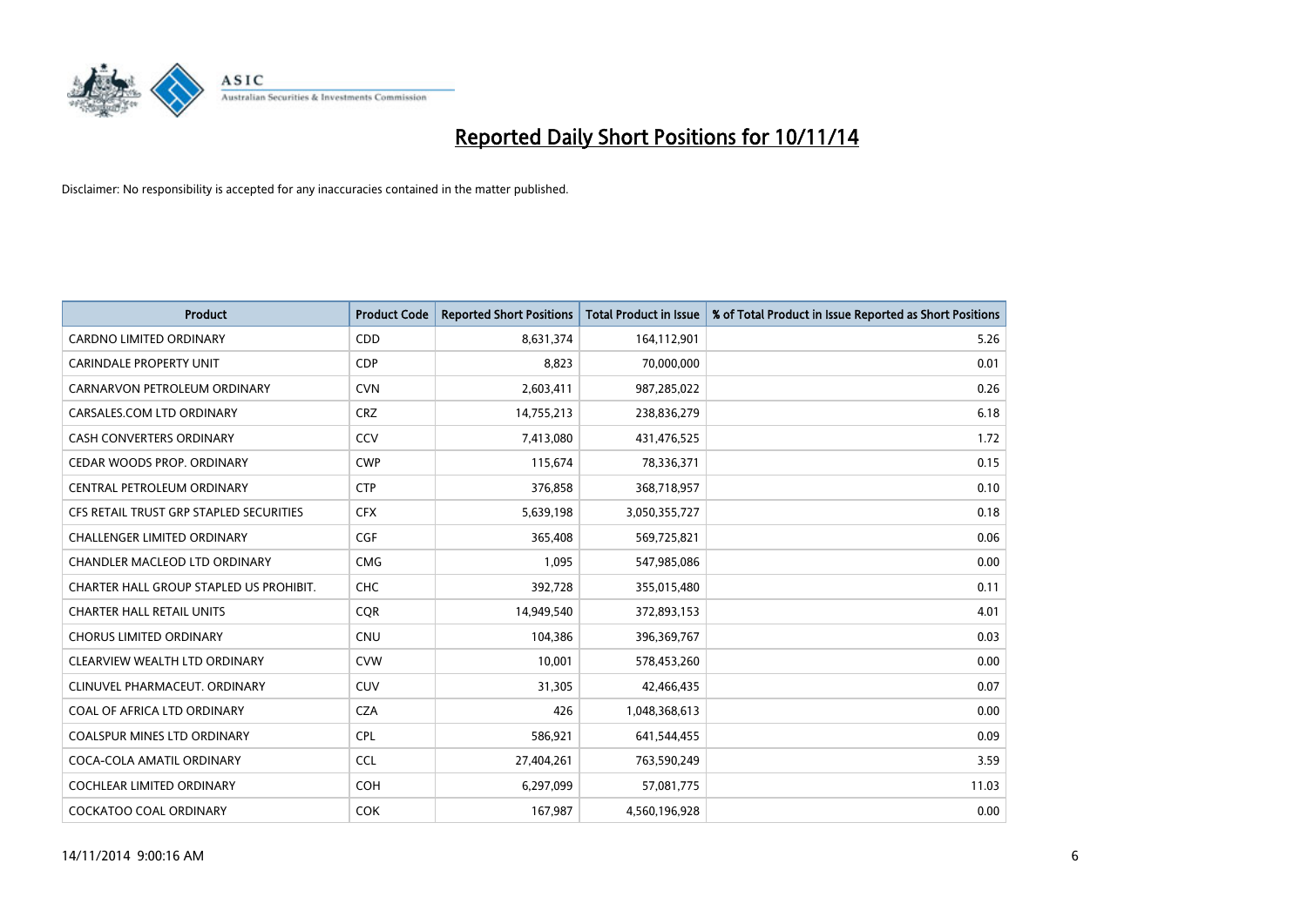

| <b>Product</b>                          | <b>Product Code</b> | <b>Reported Short Positions</b> | <b>Total Product in Issue</b> | % of Total Product in Issue Reported as Short Positions |
|-----------------------------------------|---------------------|---------------------------------|-------------------------------|---------------------------------------------------------|
| <b>CODAN LIMITED ORDINARY</b>           | <b>CDA</b>          | 284,727                         | 176,969,924                   | 0.16                                                    |
| COFFEY INTERNATIONAL ORDINARY           | <b>COF</b>          | 6,077                           | 255,833,165                   | 0.00                                                    |
| <b>COKAL LTD ORDINARY</b>               | <b>CKA</b>          | 6,820                           | 471,487,926                   | 0.00                                                    |
| <b>COLLECTION HOUSE ORDINARY</b>        | <b>CLH</b>          | 3,627,518                       | 130,443,227                   | 2.78                                                    |
| <b>COLLINS FOODS LTD ORDINARY</b>       | <b>CKF</b>          | 100,000                         | 93,000,003                    | 0.11                                                    |
| COMMONWEALTH BANK, ORDINARY             | <b>CBA</b>          | 19,534,207                      | 1,621,319,194                 | 1.20                                                    |
| <b>COMPASS RESOURCES ORDINARY</b>       | <b>CMR</b>          | 7,472                           | 1,403,744,100                 | 0.00                                                    |
| <b>COMPUTERSHARE LTD ORDINARY</b>       | <b>CPU</b>          | 4,937,124                       | 556,203,079                   | 0.89                                                    |
| <b>COOPER ENERGY LTD ORDINARY</b>       | <b>COE</b>          | 178,293                         | 329,235,509                   | 0.05                                                    |
| <b>CORP TRAVEL LIMITED ORDINARY</b>     | <b>CTD</b>          | 225,771                         | 90,517,621                    | 0.25                                                    |
| <b>COVER-MORE GRP LTD ORDINARY</b>      | <b>CVO</b>          | 5,042,374                       | 317,750,000                   | 1.59                                                    |
| <b>CREDIT CORP GROUP ORDINARY</b>       | <b>CCP</b>          | 512,900                         | 46,296,407                    | 1.11                                                    |
| <b>CROMWELL PROP STAPLED SECURITIES</b> | <b>CMW</b>          | 5,047,096                       | 1,733,132,163                 | 0.29                                                    |
| <b>CROWE HORWATH AUS ORDINARY</b>       | <b>CRH</b>          | 1,069,834                       | 273,005,429                   | 0.39                                                    |
| <b>CROWN RESORTS LTD ORDINARY</b>       | <b>CWN</b>          | 9,439,029                       | 728,394,185                   | 1.30                                                    |
| <b>CSG LIMITED ORDINARY</b>             | CSV                 | 168,696                         | 279,648,511                   | 0.06                                                    |
| <b>CSL LIMITED ORDINARY</b>             | <b>CSL</b>          | 1,571,420                       | 475,265,536                   | 0.33                                                    |
| <b>CSR LIMITED ORDINARY</b>             | <b>CSR</b>          | 13,140,949                      | 506,000,315                   | 2.60                                                    |
| <b>CUDECO LIMITED ORDINARY</b>          | CDU                 | 9,444,921                       | 235,425,143                   | 4.01                                                    |
| DATA#3 LIMITED ORDINARY                 | <b>DTL</b>          | 41,759                          | 153,974,950                   | 0.03                                                    |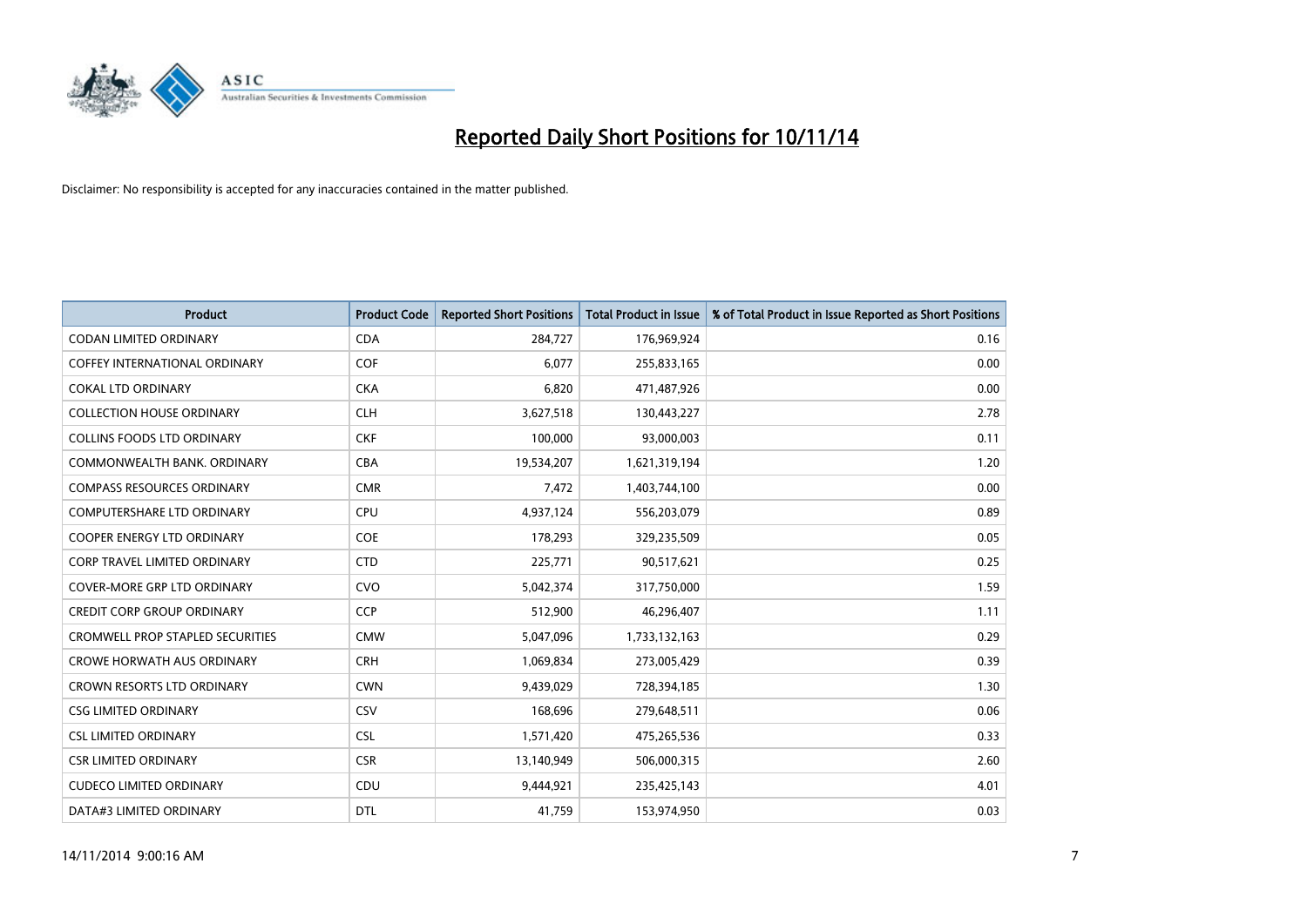

| <b>Product</b>                            | <b>Product Code</b> | <b>Reported Short Positions</b> | <b>Total Product in Issue</b> | % of Total Product in Issue Reported as Short Positions |
|-------------------------------------------|---------------------|---------------------------------|-------------------------------|---------------------------------------------------------|
| <b>DECMIL GROUP LIMITED ORDINARY</b>      | <b>DCG</b>          | 1,837,476                       | 168,657,794                   | 1.09                                                    |
| DEEP YELLOW LIMITED ORDINARY              | <b>DYL</b>          | 1,002                           | 1,891,196,227                 | 0.00                                                    |
| DEVINE LIMITED ORDINARY                   | <b>DVN</b>          | 2,047                           | 158,730,556                   | 0.00                                                    |
| DEXUS PROPERTY GROUP STAPLED UNIT DEF SET | <b>DXSDA</b>        | 2,082,193                       | 905,518,469                   | 0.23                                                    |
| DEXUS PROPERTY GROUP STAPLED UNITS        | <b>DXS</b>          | 779,361                         | 5,433,110,810                 | 0.01                                                    |
| DICK SMITH HLDGS ORDINARY                 | <b>DSH</b>          | 17,235,287                      | 236,511,364                   | 7.29                                                    |
| DISCOVERY METALS LTD ORDINARY             | <b>DML</b>          | 1,247,631                       | 644,039,581                   | 0.19                                                    |
| DOMINO PIZZA ENTERPR ORDINARY             | <b>DMP</b>          | 1,000,989                       | 86,160,773                    | 1.16                                                    |
| DONACO INTERNATIONAL ORDINARY             | <b>DNA</b>          | 6,096,941                       | 461,278,352                   | 1.32                                                    |
| DORAY MINERALS LTD ORDINARY               | <b>DRM</b>          | 170,504                         | 165,834,256                   | 0.10                                                    |
| DOWNER EDI LIMITED ORDINARY               | <b>DOW</b>          | 22,428,647                      | 435,399,975                   | 5.15                                                    |
| DRILLSEARCH ENERGY ORDINARY               | <b>DLS</b>          | 14,503,147                      | 461,101,450                   | 3.15                                                    |
| DUET GROUP STAPLED US PROHIBIT.           | <b>DUE</b>          | 8,948,136                       | 1,327,719,444                 | 0.67                                                    |
| DULUXGROUP LIMITED ORDINARY               | <b>DLX</b>          | 3,246,506                       | 383,503,942                   | 0.85                                                    |
| <b>DWS LTD ORDINARY</b>                   | <b>DWS</b>          | 121,259                         | 132,362,763                   | 0.09                                                    |
| ECHO ENTERTAINMENT ORDINARY               | <b>EGP</b>          | 2,675,742                       | 825,672,730                   | 0.32                                                    |
| ELDERS LIMITED ORDINARY                   | ELD                 | 22,546,502                      | 837,232,507                   | 2.69                                                    |
| ELEMENTAL MINERALS ORDINARY               | <b>ELM</b>          | 94,536                          | 381,850,877                   | 0.02                                                    |
| <b>EMECO HOLDINGS ORDINARY</b>            | EHL                 | 10,148,670                      | 599,675,707                   | 1.69                                                    |
| ENERGY RESOURCES ORDINARY 'A'             | ERA                 | 11,470,693                      | 517,725,062                   | 2.22                                                    |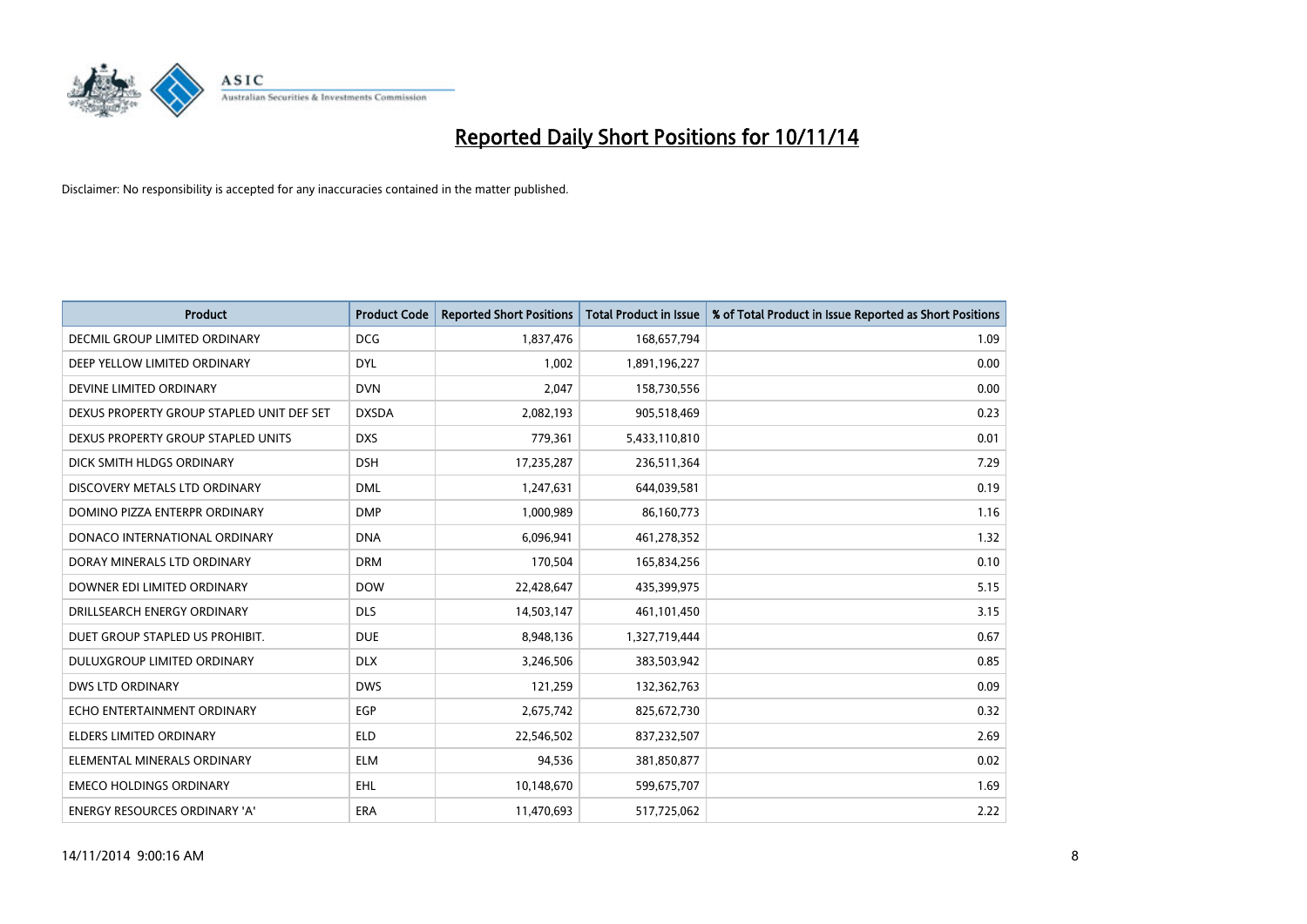

| <b>Product</b>                         | <b>Product Code</b> | <b>Reported Short Positions</b> | <b>Total Product in Issue</b> | % of Total Product in Issue Reported as Short Positions |
|----------------------------------------|---------------------|---------------------------------|-------------------------------|---------------------------------------------------------|
| <b>ENERGY WORLD CORPOR, ORDINARY</b>   | <b>EWC</b>          | 46,894,645                      | 1,734,166,672                 | 2.70                                                    |
| ENVESTRA LIMITED ORDINARY              | <b>ENV</b>          | 76,856                          | 1,796,808,474                 | 0.00                                                    |
| EQUATORIAL RES LTD ORDINARY            | EQX                 | 33                              | 122,185,353                   | 0.00                                                    |
| EQUITY TRUSTEES ORDINARY               | EQT                 | 26,041                          | 19,269,445                    | 0.14                                                    |
| ERM POWER LIMITED ORDINARY             | EPW                 | 679,232                         | 240,826,607                   | 0.28                                                    |
| EVOLUTION MINING LTD ORDINARY          | <b>EVN</b>          | 45,656,918                      | 714,921,647                   | 6.39                                                    |
| FAIRFAX MEDIA LTD ORDINARY             | <b>FXJ</b>          | 57,352,287                      | 2,351,955,725                 | 2.44                                                    |
| <b>FANTASTIC HOLDINGS ORDINARY</b>     | <b>FAN</b>          | 14,663                          | 103,257,398                   | 0.01                                                    |
| FAR LTD ORDINARY                       | <b>FAR</b>          | 8,750,613                       | 3,126,808,427                 | 0.28                                                    |
| FEDERATION CNTRES ORD/UNIT STAPLED SEC | <b>FDC</b>          | 670,198                         | 1,427,641,565                 | 0.05                                                    |
| FEDERATION CNTRES STAPLED SEC. DEF SET | <b>FDCDA</b>        | 1,182,460                       | 1,427,641,565                 | 0.08                                                    |
| FISHER & PAYKEL H. ORDINARY            | <b>FPH</b>          | 22,104                          | 556,446,524                   | 0.00                                                    |
| FLEETWOOD CORP ORDINARY                | <b>FWD</b>          | 1,609,814                       | 60,679,412                    | 2.65                                                    |
| FLETCHER BUILDING ORDINARY             | <b>FBU</b>          | 1,751,958                       | 687,854,788                   | 0.25                                                    |
| FLEXIGROUP LIMITED ORDINARY            | <b>FXL</b>          | 5,015,256                       | 304,096,060                   | 1.65                                                    |
| FLIGHT CENTRE TRAVEL ORDINARY          | <b>FLT</b>          | 6,159,380                       | 100,712,408                   | 6.12                                                    |
| FLINDERS MINES LTD ORDINARY            | <b>FMS</b>          | 420,990                         | 2,400,995,602                 | 0.02                                                    |
| <b>FOCUS MINERALS LTD ORDINARY</b>     | <b>FML</b>          | 10,984,804                      | 9,137,375,877                 | 0.12                                                    |
| <b>FOLKESTONE EDU TRUST UNITS</b>      | <b>FET</b>          | 1,370,329                       | 205,992,922                   | 0.67                                                    |
| FONTERRA SHARE FUND ORDINARY UNITS     | <b>FSF</b>          | 100,083                         | 120,626,791                   | 0.08                                                    |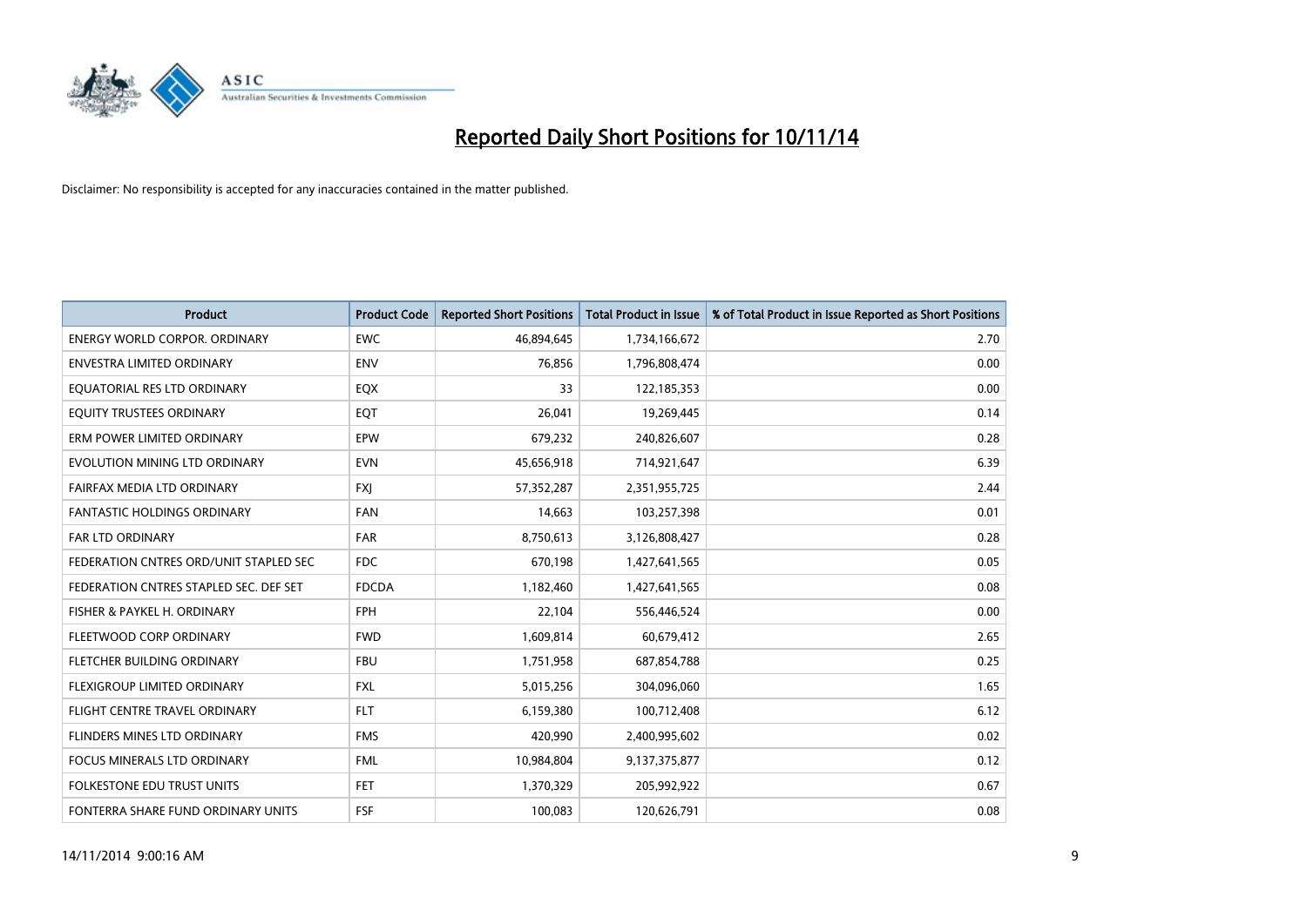

| Product                                    | <b>Product Code</b> | <b>Reported Short Positions</b> | <b>Total Product in Issue</b> | % of Total Product in Issue Reported as Short Positions |
|--------------------------------------------|---------------------|---------------------------------|-------------------------------|---------------------------------------------------------|
| FORTESCUE METALS GRP ORDINARY              | <b>FMG</b>          | 292,859,757                     | 3,113,798,151                 | 9.41                                                    |
| FREEDOM FOOD LTD ORDINARY                  | <b>FNP</b>          | 17,476                          | 152,689,663                   | 0.01                                                    |
| <b>FUNTASTIC LIMITED ORDINARY</b>          | <b>FUN</b>          | 370,000                         | 669,869,723                   | 0.06                                                    |
| <b>G.U.D. HOLDINGS ORDINARY</b>            | GUD                 | 2,596,296                       | 70,939,492                    | 3.66                                                    |
| <b>G8 EDUCATION LIMITED ORDINARY</b>       | <b>GEM</b>          | 10,149,447                      | 353,691,630                   | 2.87                                                    |
| <b>GALAXY RESOURCES ORDINARY</b>           | <b>GXY</b>          | 1,436,403                       | 1,064,496,654                 | 0.13                                                    |
| <b>GBST HOLDINGS ORDINARY</b>              | <b>GBT</b>          | 12,264                          | 66,561,725                    | 0.02                                                    |
| <b>GDI PROPERTY GRP STAPLED SECURITIES</b> | GDI                 | 386,027                         | 567,575,025                   | 0.07                                                    |
| <b>GENESIS ENERGY LTD ORDINARY</b>         | <b>GNE</b>          | 1,000                           | 1,000,000,000                 | 0.00                                                    |
| <b>GENTRACK GROUP LTD ORDINARY</b>         | <b>GTK</b>          | 2,923                           | 72,699,510                    | 0.00                                                    |
| <b>GENWORTH MORTGAGE ORDINARY</b>          | <b>GMA</b>          | 4,610,159                       | 650,000,000                   | 0.71                                                    |
| <b>GEODYNAMICS LIMITED ORDINARY</b>        | GDY                 | 819                             | 435,880,130                   | 0.00                                                    |
| <b>GINDALBIE METALS LTD ORDINARY</b>       | GBG                 | 34,501,672                      | 1,495,306,811                 | 2.31                                                    |
| <b>GOLD ROAD RES LTD ORDINARY</b>          | GOR                 | 1,254,962                       | 592,811,895                   | 0.21                                                    |
| <b>GOODMAN FIELDER, ORDINARY</b>           | GFF                 | 4,804,577                       | 1,955,559,207                 | 0.25                                                    |
| <b>GOODMAN GROUP STAPLED</b>               | GMG                 | 8,394,590                       | 1,745,460,061                 | 0.48                                                    |
| <b>GPT GROUP STAPLED SEC.</b>              | GPT                 | 6,289,693                       | 1,685,460,955                 | 0.37                                                    |
| <b>GRAINCORP LIMITED A CLASS ORDINARY</b>  | <b>GNC</b>          | 9,784,418                       | 228,855,628                   | 4.28                                                    |
| <b>GRANGE RESOURCES, ORDINARY</b>          | GRR                 | 8,539,175                       | 1,157,097,869                 | 0.74                                                    |
| <b>GREENCROSS LIMITED ORDINARY</b>         | GXL                 | 2,360,165                       | 111,447,503                   | 2.12                                                    |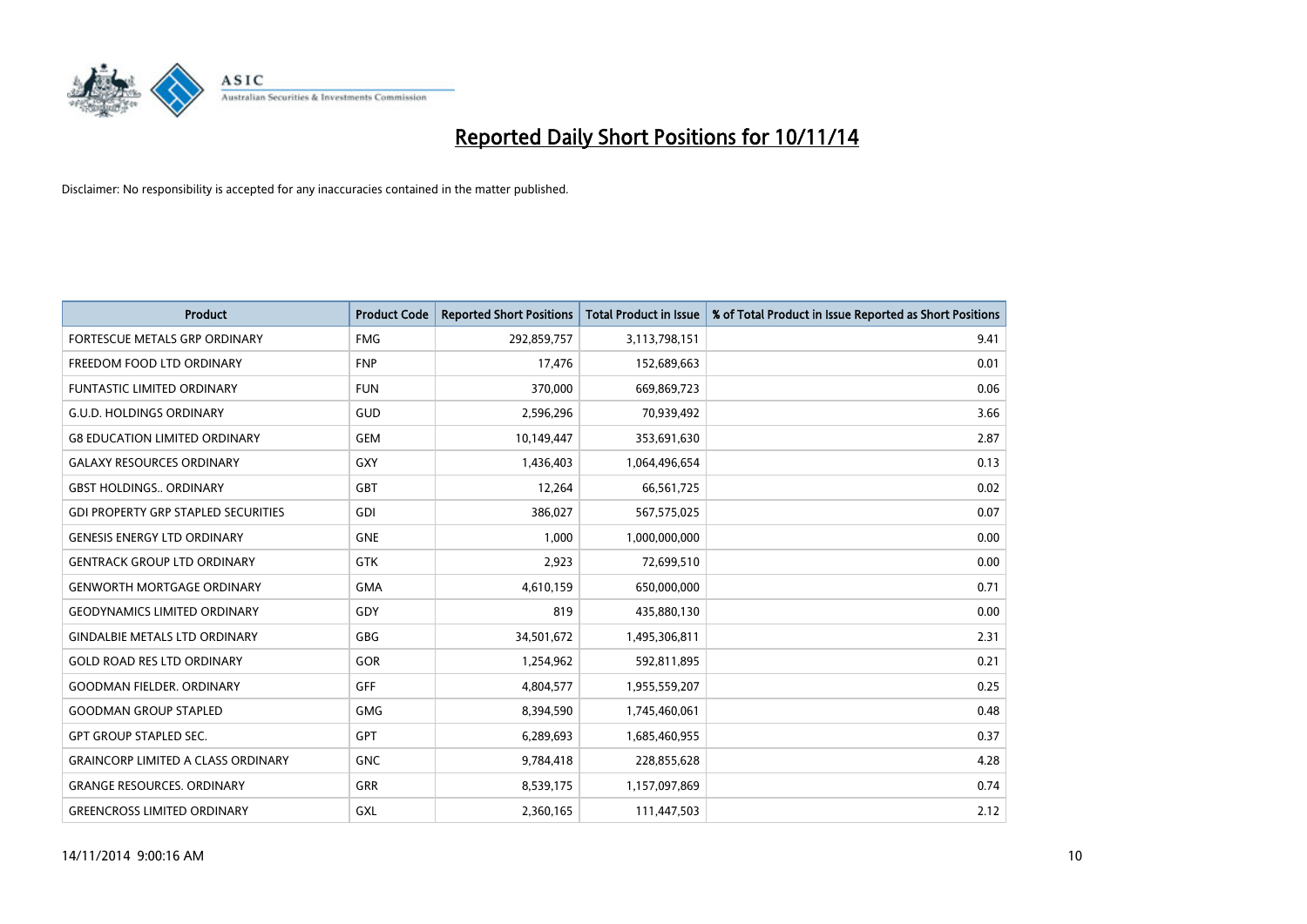

| <b>Product</b>                                   | <b>Product Code</b> | <b>Reported Short Positions</b> | <b>Total Product in Issue</b> | % of Total Product in Issue Reported as Short Positions |
|--------------------------------------------------|---------------------|---------------------------------|-------------------------------|---------------------------------------------------------|
| <b>GREENLAND MIN EN LTD ORDINARY</b>             | GGG                 | 464.177                         | 669,389,552                   | 0.07                                                    |
| <b>GREENLAND MIN EN LTD RIGHTS 26-JUN-14</b>     | GGGR                | 3,842                           | 88,685,050                    | 0.00                                                    |
| <b>GROWTHPOINT PROPERTY ORD/UNIT STAPLED SEC</b> | GOZ                 | 1,418,497                       | 554,562,240                   | 0.26                                                    |
| <b>GRYPHON MINERALS LTD ORDINARY</b>             | GRY                 | 2,364,218                       | 401,115,935                   | 0.59                                                    |
| <b>GUILDFORD COAL LTD ORDINARY</b>               | <b>GUF</b>          | 552,501                         | 845,205,594                   | 0.07                                                    |
| <b>GWA GROUP LTD ORDINARY</b>                    | <b>GWA</b>          | 13,586,874                      | 306,533,770                   | 4.43                                                    |
| HANSEN TECHNOLOGIES ORDINARY                     | <b>HSN</b>          | 12,853                          | 163,214,381                   | 0.01                                                    |
| HARVEY NORMAN ORDINARY                           | <b>HVN</b>          | 46,598,257                      | 1,062,316,784                 | 4.39                                                    |
| HEALTHSCOPE LIMITED. ORDINARY                    | <b>HSO</b>          | 2,472,337                       | 1,732,094,838                 | 0.14                                                    |
| <b>HENDERSON GROUP CDI 1:1</b>                   | <b>HGG</b>          | 6,915,998                       | 773,175,573                   | 0.89                                                    |
| HFA HOLDINGS LIMITED ORDINARY                    | <b>HFA</b>          | 3,809                           | 162,147,897                   | 0.00                                                    |
| <b>HIGHLANDS PACIFIC ORDINARY</b>                | <b>HIG</b>          | 3,153                           | 918,694,336                   | 0.00                                                    |
| HILLGROVE RES LTD ORDINARY                       | <b>HGO</b>          | 96,258                          | 147,711,123                   | 0.07                                                    |
| <b>HILLS LTD ORDINARY</b>                        | <b>HIL</b>          | 1,051,168                       | 231,985,526                   | 0.45                                                    |
| HORIZON OIL LIMITED ORDINARY                     | <b>HZN</b>          | 31,073,091                      | 1,301,981,265                 | 2.39                                                    |
| <b>HOTEL PROPERTY STAPLED</b>                    | <b>HPI</b>          | 41,894                          | 143,883,216                   | 0.03                                                    |
| HUON AQUACULTURE GRP ORDINARY                    | <b>HUO</b>          | 855,261                         | 87,337,207                    | 0.98                                                    |
| <b>ICAR ASIA LTD ORDINARY</b>                    | ICQ                 | 538,948                         | 193,188,846                   | 0.28                                                    |
| <b>ICON ENERGY LIMITED ORDINARY</b>              | <b>ICN</b>          | 100,000                         | 615,774,351                   | 0.02                                                    |
| <b>IINET LIMITED ORDINARY</b>                    | <b>IIN</b>          | 7,701,835                       | 162, 163, 526                 | 4.75                                                    |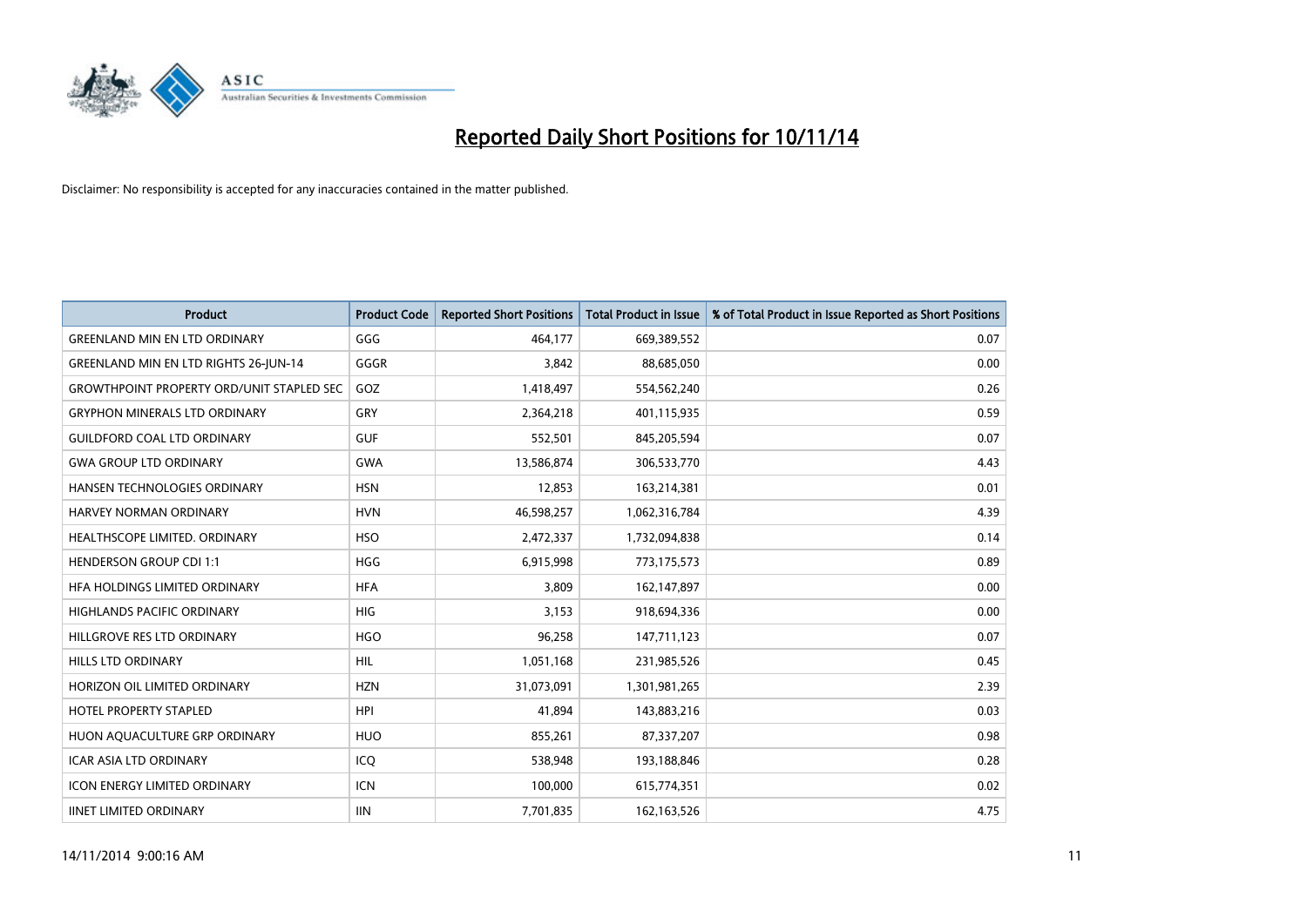

| <b>Product</b>                                | <b>Product Code</b> | <b>Reported Short Positions</b> | <b>Total Product in Issue</b> | % of Total Product in Issue Reported as Short Positions |
|-----------------------------------------------|---------------------|---------------------------------|-------------------------------|---------------------------------------------------------|
| <b>ILUKA RESOURCES ORDINARY</b>               | ILU                 | 33,991,224                      | 418,700,517                   | 8.12                                                    |
| <b>IMDEX LIMITED ORDINARY</b>                 | <b>IMD</b>          | 2,612,812                       | 216,203,136                   | 1.21                                                    |
| <b>IMX RESOURCES LTD ORDINARY</b>             | <b>IXR</b>          | $\mathbf{1}$                    | 507,497,146                   | 0.00                                                    |
| <b>INCITEC PIVOT ORDINARY</b>                 | IPL                 | 39,499,617                      | 1,654,998,197                 | 2.39                                                    |
| <b>INDEPENDENCE GROUP ORDINARY</b>            | <b>IGO</b>          | 867,135                         | 234,256,573                   | 0.37                                                    |
| <b>INDOPHIL RESOURCES ORDINARY</b>            | <b>IRN</b>          | 4,722,328                       | 1,203,146,194                 | 0.39                                                    |
| <b>INDUSTRIA REIT STAPLED</b>                 | <b>IDR</b>          | 286,815                         | 125,000,001                   | 0.23                                                    |
| <b>INFIGEN ENERGY STAPLED SECURITIES</b>      | <b>IFN</b>          | 2,490,947                       | 767,887,581                   | 0.32                                                    |
| <b>INFOMEDIA LTD ORDINARY</b>                 | <b>IFM</b>          | 1,277,080                       | 306,954,355                   | 0.42                                                    |
| <b>INGENIA GROUP STAPLED SECURITIES</b>       | <b>INA</b>          | 2,639,746                       | 878,851,911                   | 0.30                                                    |
| <b>INSURANCE AUSTRALIA ORDINARY</b>           | <b>IAG</b>          | 16,525,329                      | 2,341,618,048                 | 0.71                                                    |
| <b>INTREPID MINES ORDINARY</b>                | <b>IAU</b>          | 4,115,646                       | 557,654,880                   | 0.74                                                    |
| <b>INVESTA OFFICE FUND STAPLED SECURITIES</b> | <b>IOF</b>          | 975,870                         | 614,047,458                   | 0.16                                                    |
| <b>INVOCARE LIMITED ORDINARY</b>              | <b>IVC</b>          | 4,905,060                       | 110,030,298                   | 4.46                                                    |
| <b>IOOF HOLDINGS LTD ORDINARY</b>             | IFL                 | 13,570,490                      | 300,133,752                   | 4.52                                                    |
| <b>IPROPERTY GROUP LTD ORDINARY</b>           | <b>IPP</b>          | 1,452,927                       | 181,703,204                   | 0.80                                                    |
| <b>IRESS LIMITED ORDINARY</b>                 | <b>IRE</b>          | 5,400,933                       | 159,097,319                   | 3.39                                                    |
| <b>ISELECT LTD ORDINARY</b>                   | <b>ISU</b>          | 830,346                         | 261,489,894                   | 0.32                                                    |
| <b>ISENTIA GROUP LTD ORDINARY</b>             | <b>ISD</b>          | 199,489                         | 200,000,001                   | 0.10                                                    |
| <b>ISENTRIC LTD. ORDINARY</b>                 | ICU                 | 134,432                         | 76,746,962                    | 0.18                                                    |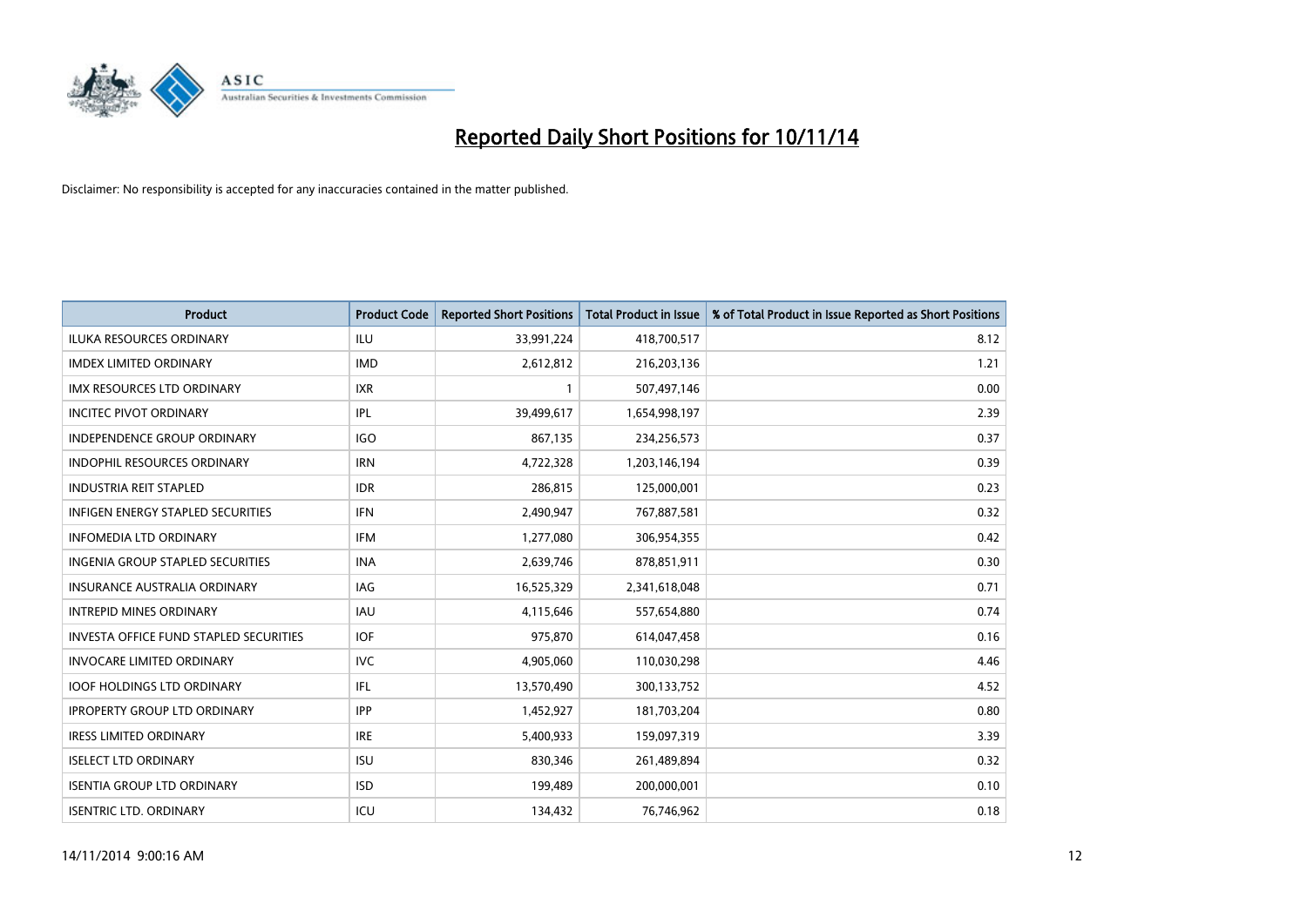

| <b>Product</b>                                  | <b>Product Code</b> | <b>Reported Short Positions</b> | <b>Total Product in Issue</b> | % of Total Product in Issue Reported as Short Positions |
|-------------------------------------------------|---------------------|---------------------------------|-------------------------------|---------------------------------------------------------|
| <b>JAMES HARDIE INDUST CHESS DEPOSITARY INT</b> | <b>IHX</b>          | 6,811,076                       | 444,933,946                   | 1.53                                                    |
| JAPARA HEALTHCARE LT ORDINARY                   | <b>IHC</b>          | 7,081,393                       | 263,046,592                   | 2.69                                                    |
| <b>IB HI-FI LIMITED ORDINARY</b>                | <b>IBH</b>          | 12,202,786                      | 98,947,309                    | 12.33                                                   |
| <b>KAGARA LTD ORDINARY</b>                      | <b>KZL</b>          | 34,720                          | 798,953,117                   | 0.00                                                    |
| KAROON GAS AUSTRALIA ORDINARY                   | <b>KAR</b>          | 16,715,629                      | 250,085,718                   | 6.68                                                    |
| KATHMANDU HOLD LTD ORDINARY                     | <b>KMD</b>          | 4,756,253                       | 201,318,944                   | 2.36                                                    |
| <b>KBL MINING LIMITED ORDINARY</b>              | <b>KBL</b>          | 1,820                           | 393,535,629                   | 0.00                                                    |
| KINGSGATE CONSOLID. ORDINARY                    | <b>KCN</b>          | 23,613,174                      | 223,584,937                   | 10.56                                                   |
| KINGSROSE MINING LTD ORDINARY                   | <b>KRM</b>          | 426,348                         | 358,611,493                   | 0.12                                                    |
| <b>KOGI IRON LTD ORDINARY</b>                   | <b>KFE</b>          | 2,361,553                       | 376,669,836                   | 0.63                                                    |
| LANTERN HOTEL GRP UNITS/ORD STAPLED             | <b>LTN</b>          | 190                             | 883,202,130                   | 0.00                                                    |
| LEIGHTON HOLDINGS ORDINARY                      | LEI                 | 5,734,366                       | 338,503,563                   | 1.69                                                    |
| LEND LEASE GROUP UNIT/ORD STAPLED               | LLC                 | 2,166,463                       | 579,596,726                   | 0.37                                                    |
| LIQUEFIED NATURAL ORDINARY                      | LNG                 | 7,313,239                       | 461,423,201                   | 1.58                                                    |
| LONESTAR RESO LTD ORDINARY                      | LNR                 | 392,817                         | 752,187,211                   | 0.05                                                    |
| LUCAPA DIAMOND LTD ORDINARY                     | LOM                 | 30,247                          | 181,851,630                   | 0.02                                                    |
| LYNAS CORPORATION ORDINARY                      | LYC                 | 85,072,877                      | 3,370,878,205                 | 2.52                                                    |
| <b>M2 GRP LTD ORDINARY</b>                      | <b>MTU</b>          | 3,594,468                       | 180,974,848                   | 1.99                                                    |
| <b>MACA LIMITED ORDINARY</b>                    | <b>MLD</b>          | 254,605                         | 232,676,373                   | 0.11                                                    |
| <b>MACMAHON HOLDINGS ORDINARY</b>               | <b>MAH</b>          | 380,895                         | 1,261,699,966                 | 0.03                                                    |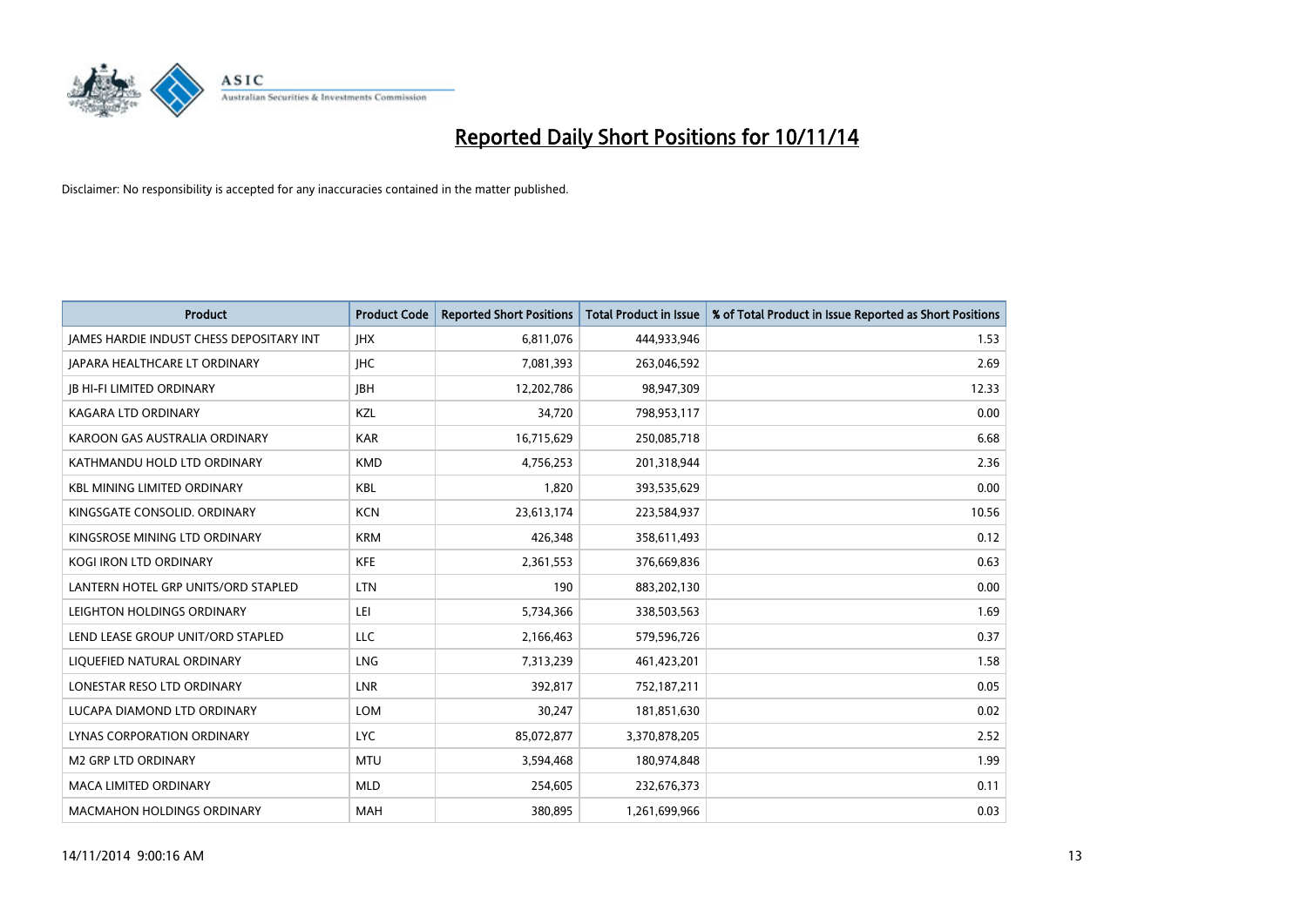

| <b>Product</b>                        | <b>Product Code</b> | <b>Reported Short Positions</b> | <b>Total Product in Issue</b> | % of Total Product in Issue Reported as Short Positions |
|---------------------------------------|---------------------|---------------------------------|-------------------------------|---------------------------------------------------------|
| MACO ATLAS ROADS GRP ORDINARY STAPLED | <b>MQA</b>          | 7,301,281                       | 511,538,852                   | 1.43                                                    |
| MACQUARIE GROUP LTD ORDINARY          | <b>MQG</b>          | 1,780,956                       | 321,202,994                   | 0.55                                                    |
| MAGELLAN FIN GRP LTD ORDINARY         | <b>MFG</b>          | 3,765,580                       | 159,575,536                   | 2.36                                                    |
| <b>MANTRA GROUP LTD ORDINARY</b>      | <b>MTR</b>          | 3,942,596                       | 249,471,229                   | 1.58                                                    |
| <b>MATRIX C &amp; E LTD ORDINARY</b>  | <b>MCE</b>          | 2,599,182                       | 94,555,428                    | 2.75                                                    |
| MAVERICK DRILLING ORDINARY            | <b>MAD</b>          | 3,044,529                       | 544,321,602                   | 0.56                                                    |
| <b>MAXITRANS INDUSTRIES ORDINARY</b>  | <b>MXI</b>          | 13,125                          | 185,075,653                   | 0.01                                                    |
| MAYNE PHARMA LTD ORDINARY             | <b>MYX</b>          | 10,757,973                      | 587,948,337                   | 1.83                                                    |
| MCMILLAN SHAKESPEARE ORDINARY         | <b>MMS</b>          | 1,112,927                       | 77,525,801                    | 1.44                                                    |
| <b>MCPHERSON'S LTD ORDINARY</b>       | <b>MCP</b>          | 10,011                          | 95,434,645                    | 0.01                                                    |
| MEDUSA MINING LTD ORDINARY            | <b>MML</b>          | 16,116,209                      | 207,794,301                   | 7.76                                                    |
| MERIDIAN ENERGY INSTALMENT RECEIPTS   | MEZCA               | 200,000                         | 1,255,413,626                 | 0.02                                                    |
| <b>MERMAID MARINE ORDINARY</b>        | <b>MRM</b>          | 18,839,045                      | 368,666,221                   | 5.11                                                    |
| MESOBLAST LIMITED ORDINARY            | <b>MSB</b>          | 23,693,281                      | 321,696,029                   | 7.37                                                    |
| METALS X LIMITED ORDINARY             | <b>MLX</b>          | 3,007,108                       | 1,655,826,110                 | 0.18                                                    |
| METCASH LIMITED ORDINARY              | <b>MTS</b>          | 125,147,294                     | 903,309,574                   | 13.85                                                   |
| METMINCO LIMITED ORDINARY             | <b>MNC</b>          | 32,000                          | 1,796,381,542                 | 0.00                                                    |
| MIGHTY RIVER POWER ORDINARY           | <b>MYT</b>          | 3,285,133                       | 1,400,012,517                 | 0.23                                                    |
| MINCOR RESOURCES NL ORDINARY          | <b>MCR</b>          | 31,317                          | 188,208,274                   | 0.02                                                    |
| MINERAL DEPOSITS ORDINARY             | <b>MDL</b>          | 1,086,582                       | 103,676,341                   | 1.05                                                    |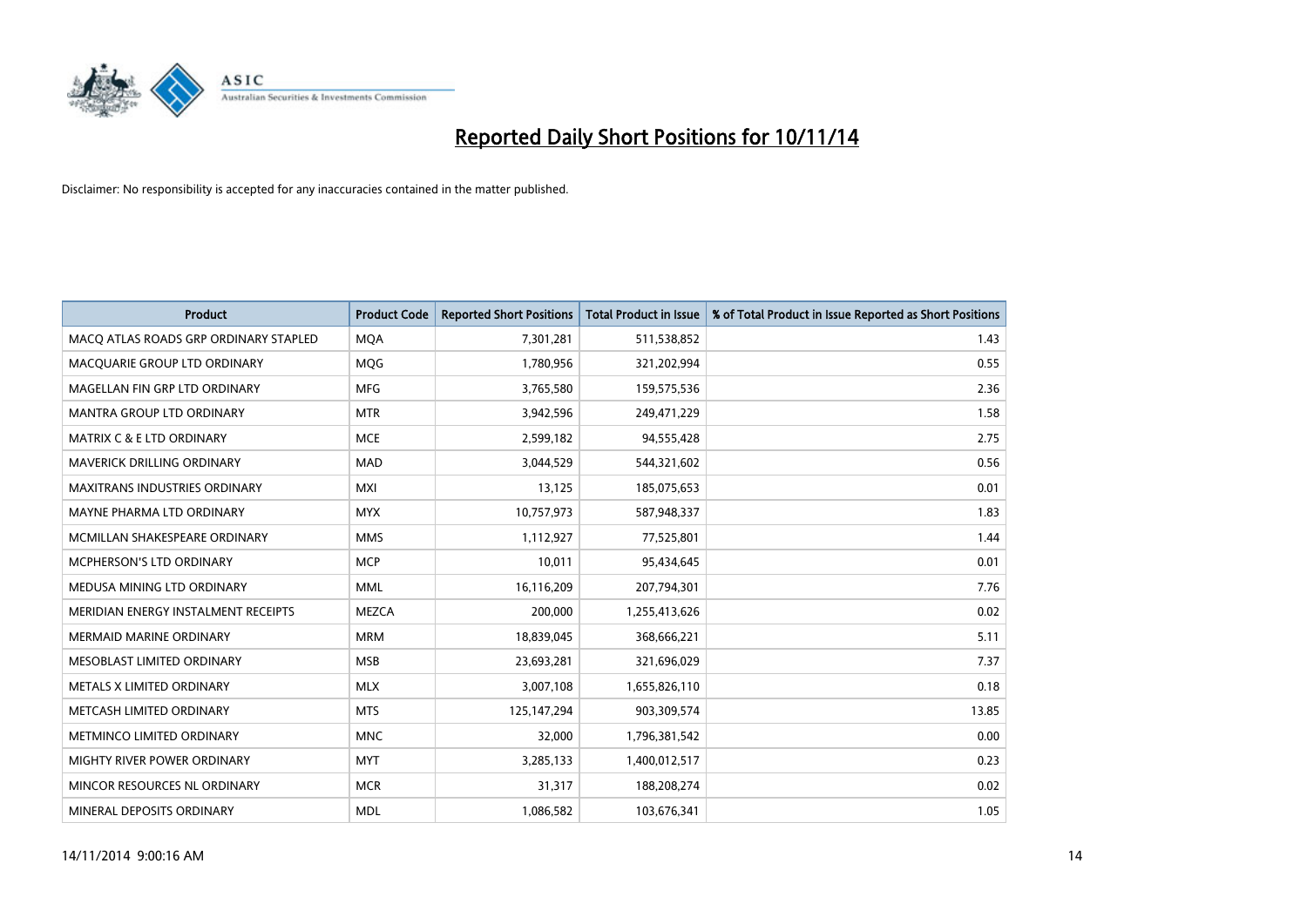

| <b>Product</b>                    | <b>Product Code</b> | <b>Reported Short Positions</b> | <b>Total Product in Issue</b> | % of Total Product in Issue Reported as Short Positions |
|-----------------------------------|---------------------|---------------------------------|-------------------------------|---------------------------------------------------------|
| MINERAL RESOURCES, ORDINARY       | <b>MIN</b>          | 19,280,753                      | 187,270,274                   | 10.30                                                   |
| MINT WIRELESS ORDINARY            | <b>MNW</b>          | 2,471                           | 470,372,395                   | 0.00                                                    |
| MIRABELA NICKEL LTD ORDINARY      | <b>MBN</b>          | 199,842                         | 929,710,216                   | 0.02                                                    |
| MIRVAC GROUP STAPLED SECURITIES   | <b>MGR</b>          | 2,935,213                       | 3,697,197,370                 | 0.08                                                    |
| MOBILE EMBRACE LTD ORDINARY       | <b>MBE</b>          | 28,000                          | 376,510,098                   | 0.01                                                    |
| MOLOPO ENERGY LTD ORDINARY        | <b>MPO</b>          | 31,118                          | 248,705,730                   | 0.01                                                    |
| MONADELPHOUS GROUP ORDINARY       | <b>MND</b>          | 7,718,855                       | 92,998,380                    | 8.30                                                    |
| MONASH IVF GROUP LTD ORDINARY     | <b>MVF</b>          | 579,932                         | 231,081,089                   | 0.25                                                    |
| MORTGAGE CHOICE LTD ORDINARY      | <b>MOC</b>          | 1,086                           | 123,879,296                   | 0.00                                                    |
| <b>MOUNT GIBSON IRON ORDINARY</b> | <b>MGX</b>          | 37,593,690                      | 1,090,805,085                 | 3.45                                                    |
| MULTIPLEX SITES SITES             | <b>MXUPA</b>        | 2,479                           | 4,500,000                     | 0.06                                                    |
| MYER HOLDINGS LTD ORDINARY        | <b>MYR</b>          | 101,694,548                     | 585,689,551                   | 17.36                                                   |
| NANOSONICS LIMITED ORDINARY       | <b>NAN</b>          | 2,052,923                       | 264,332,826                   | 0.78                                                    |
| NATIONAL AUST. BANK ORDINARY      | <b>NAB</b>          | 19,444,229                      | 2,365,795,293                 | 0.82                                                    |
| NATIONAL STORAGE STAPLED          | <b>NSR</b>          | 912,214                         | 290,831,660                   | 0.31                                                    |
| NAVITAS LIMITED ORDINARY          | <b>NVT</b>          | 3,197,788                       | 376,037,813                   | 0.85                                                    |
| NEARMAP LTD ORDINARY              | <b>NEA</b>          | 1,267,085                       | 338,146,101                   | 0.37                                                    |
| NEON ENERGY LIMITED ORDINARY      | <b>NEN</b>          | 140,474                         | 553,037,848                   | 0.03                                                    |
| NEW HOPE CORPORATION ORDINARY     | <b>NHC</b>          | 1,485,984                       | 830,999,449                   | 0.18                                                    |
| NEW ZEALAND OIL& GAS ORDINARY     | <b>NZO</b>          | 258,755                         | 421,098,661                   | 0.06                                                    |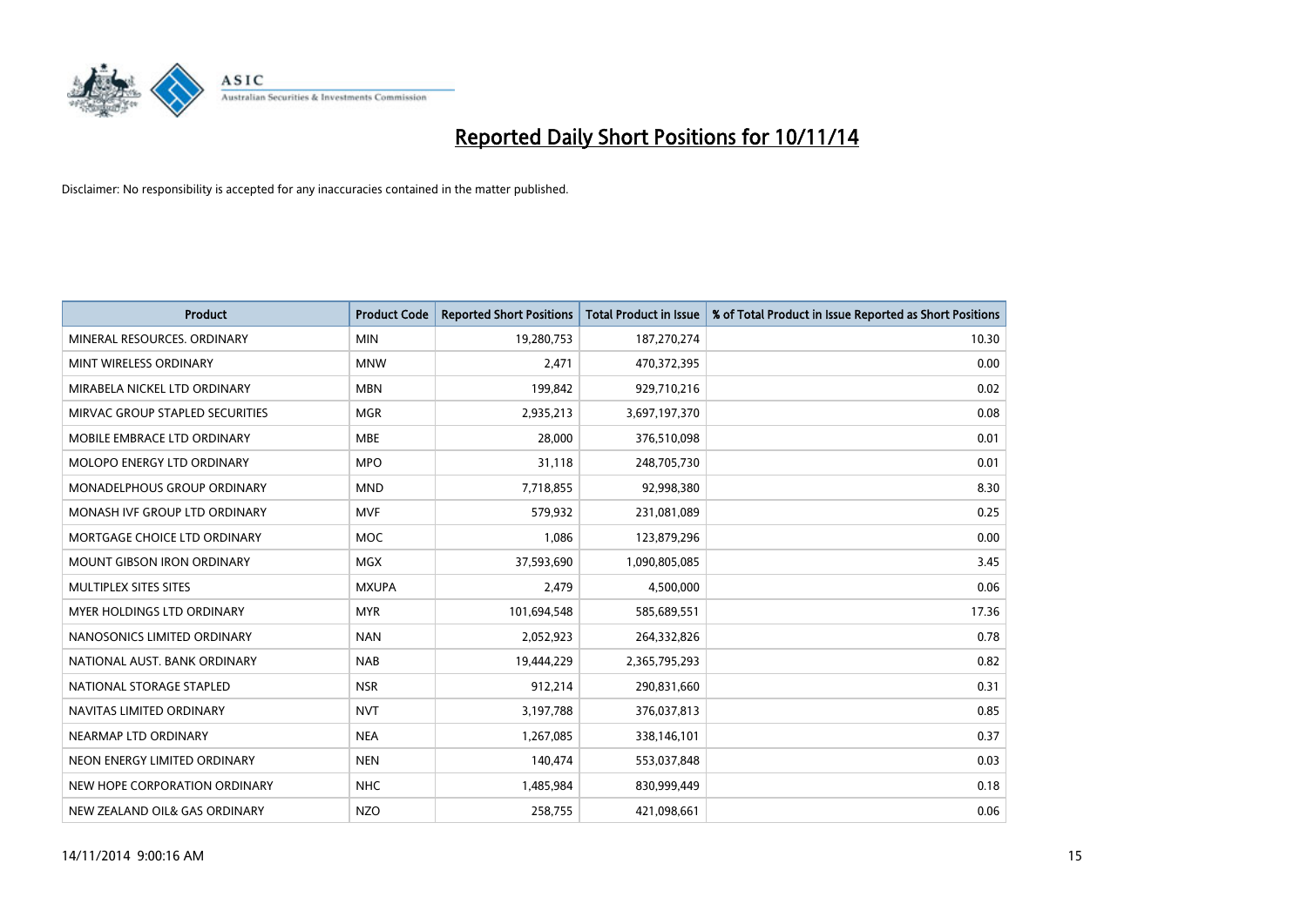

| <b>Product</b>                         | <b>Product Code</b> | <b>Reported Short Positions</b> | <b>Total Product in Issue</b> | % of Total Product in Issue Reported as Short Positions |
|----------------------------------------|---------------------|---------------------------------|-------------------------------|---------------------------------------------------------|
| NEWCREST MINING ORDINARY               | <b>NCM</b>          | 11,606,988                      | 766,510,971                   | 1.51                                                    |
| NEWS CORP A NON-VOTING CDI             | <b>NWSLV</b>        | 194,944                         | 2,692,304                     | 7.24                                                    |
| NEWS CORP B VOTING CDI                 | <b>NWS</b>          | 2,425,380                       | 23,433,427                    | 10.35                                                   |
| NEWSAT LIMITED ORDINARY                | <b>NWT</b>          | 6,777,586                       | 643,199,841                   | 1.05                                                    |
| NEXTDC LIMITED ORDINARY                | <b>NXT</b>          | 19,102,873                      | 193,154,486                   | 9.89                                                    |
| NEXUS ENERGY LIMITED ORDINARY          | <b>NXS</b>          | 83,983                          | 1,330,219,459                 | 0.01                                                    |
| NIB HOLDINGS LIMITED ORDINARY          | <b>NHF</b>          | 2,400,282                       | 439,004,182                   | 0.55                                                    |
| NINE ENTERTAINMENT ORDINARY            | <b>NEC</b>          | 9,880,094                       | 940,295,023                   | 1.05                                                    |
| NOBLE MINERAL RES ORDINARY             | <b>NMG</b>          | 2,365,726                       | 666,397,952                   | 0.36                                                    |
| NORTHERN IRON LTD ORDINARY             | <b>NFE</b>          | 11,392                          | 484,405,314                   | 0.00                                                    |
| NORTHERN STAR ORDINARY                 | <b>NST</b>          | 14,450,245                      | 592,256,718                   | 2.44                                                    |
| NOVION PROPERTY GRP STAPLED SECURITIES | <b>NVN</b>          | 11,968,672                      | 3,050,355,727                 | 0.39                                                    |
| NRW HOLDINGS LIMITED ORDINARY          | <b>NWH</b>          | 8,809,601                       | 278,888,011                   | 3.16                                                    |
| NUFARM LIMITED ORDINARY                | <b>NUF</b>          | 11,379,242                      | 264,367,746                   | 4.30                                                    |
| NUPLEX INDUSTRIES ORDINARY             | <b>NPX</b>          | 1,000                           | 198,125,827                   | 0.00                                                    |
| OAKTON LIMITED ORDINARY                | <b>OKN</b>          | 343                             | 90,040,235                    | 0.00                                                    |
| OCEANAGOLD CORP. CHESS DEPOSITARY INT  | <b>OGC</b>          | 2,018,365                       | 301,520,186                   | 0.67                                                    |
| OIL SEARCH LTD ORDINARY                | OSH                 | 4,372,031                       | 1,522,692,587                 | 0.29                                                    |
| OM HOLDINGS LIMITED ORDINARY           | <b>OMH</b>          | 58,082                          | 733,423,337                   | 0.01                                                    |
| ORBIS GOLD LTD ORDINARY                | <b>OBS</b>          | 10,000                          | 249,886,056                   | 0.00                                                    |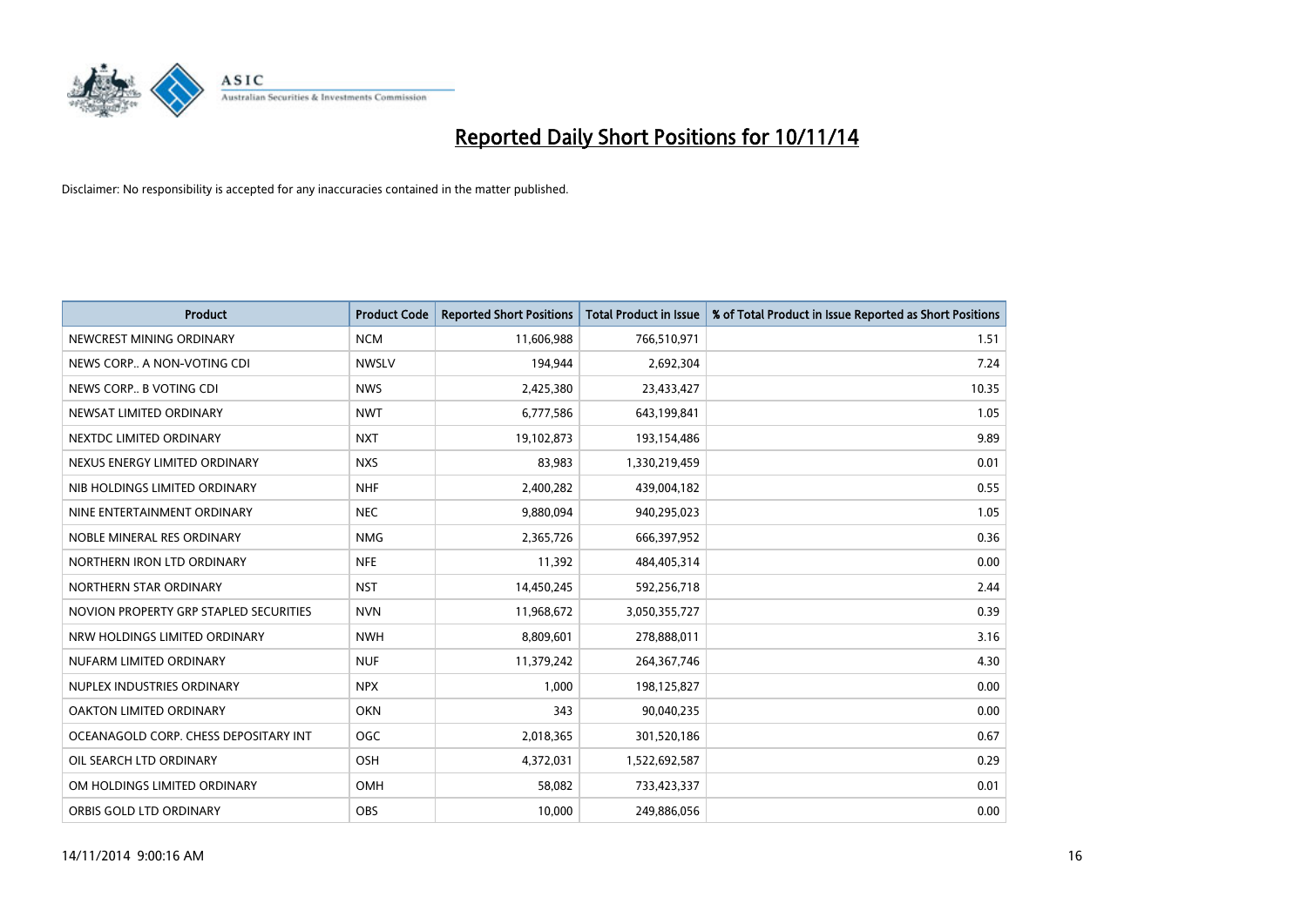

| <b>Product</b>                | <b>Product Code</b> | <b>Reported Short Positions</b> | <b>Total Product in Issue</b> | % of Total Product in Issue Reported as Short Positions |
|-------------------------------|---------------------|---------------------------------|-------------------------------|---------------------------------------------------------|
| ORICA LIMITED ORDINARY        | ORI                 | 17,552,843                      | 372,743,291                   | 4.71                                                    |
| ORIGIN ENERGY ORDINARY        | <b>ORG</b>          | 7,613,035                       | 1,106,302,799                 | 0.69                                                    |
| OROCOBRE LIMITED ORDINARY     | <b>ORE</b>          | 2,662,358                       | 132,041,911                   | 2.02                                                    |
| ORORA LIMITED ORDINARY        | <b>ORA</b>          | 7,799,605                       | 1,206,684,923                 | 0.65                                                    |
| OROTONGROUP LIMITED ORDINARY  | ORL                 | 249,825                         | 40,880,902                    | 0.61                                                    |
| OZ MINERALS ORDINARY          | OZL                 | 15,908,083                      | 303,470,022                   | 5.24                                                    |
| OZFOREX GROUP LTD ORDINARY    | <b>OFX</b>          | 7,190,913                       | 240,000,000                   | 3.00                                                    |
| PACIFIC BRANDS ORDINARY       | <b>PBG</b>          | 67,610,413                      | 917,226,291                   | 7.37                                                    |
| PACT GROUP HLDGS LTD ORDINARY | <b>PGH</b>          | 2,817,809                       | 294,097,961                   | 0.96                                                    |
| PALADIN ENERGY LTD ORDINARY   | <b>PDN</b>          | 115,103,946                     | 964,894,574                   | 11.93                                                   |
| PANAUST LIMITED ORDINARY      | <b>PNA</b>          | 28,944                          | 636,599,496                   | 0.00                                                    |
| PANORAMIC RESOURCES ORDINARY  | PAN                 | 174,046                         | 322,275,824                   | 0.05                                                    |
| PANTERRA GOLD LTD ORDINARY    | PGI                 | $\mathbf{1}$                    | 822,241,166                   | 0.00                                                    |
| PAPERLINX LIMITED ORDINARY    | <b>PPX</b>          | 44,691                          | 665, 181, 261                 | 0.01                                                    |
| PAPILLON RES LTD ORDINARY     | PIR                 | 112,616                         | 356,976,210                   | 0.03                                                    |
| PATTIES FOODS LTD ORDINARY    | PFL                 | 9,001                           | 139,144,338                   | 0.01                                                    |
| PEET LIMITED ORDINARY         | <b>PPC</b>          | 52,774                          | 438,587,714                   | 0.01                                                    |
| PERPETUAL LIMITED ORDINARY    | PPT                 | 1,161,746                       | 46,574,426                    | 2.49                                                    |
| PERSEUS MINING LTD ORDINARY   | PRU                 | 22,553,863                      | 526,656,401                   | 4.28                                                    |
| PHARMAXIS LTD ORDINARY        | <b>PXS</b>          | 501,000                         | 309,637,849                   | 0.16                                                    |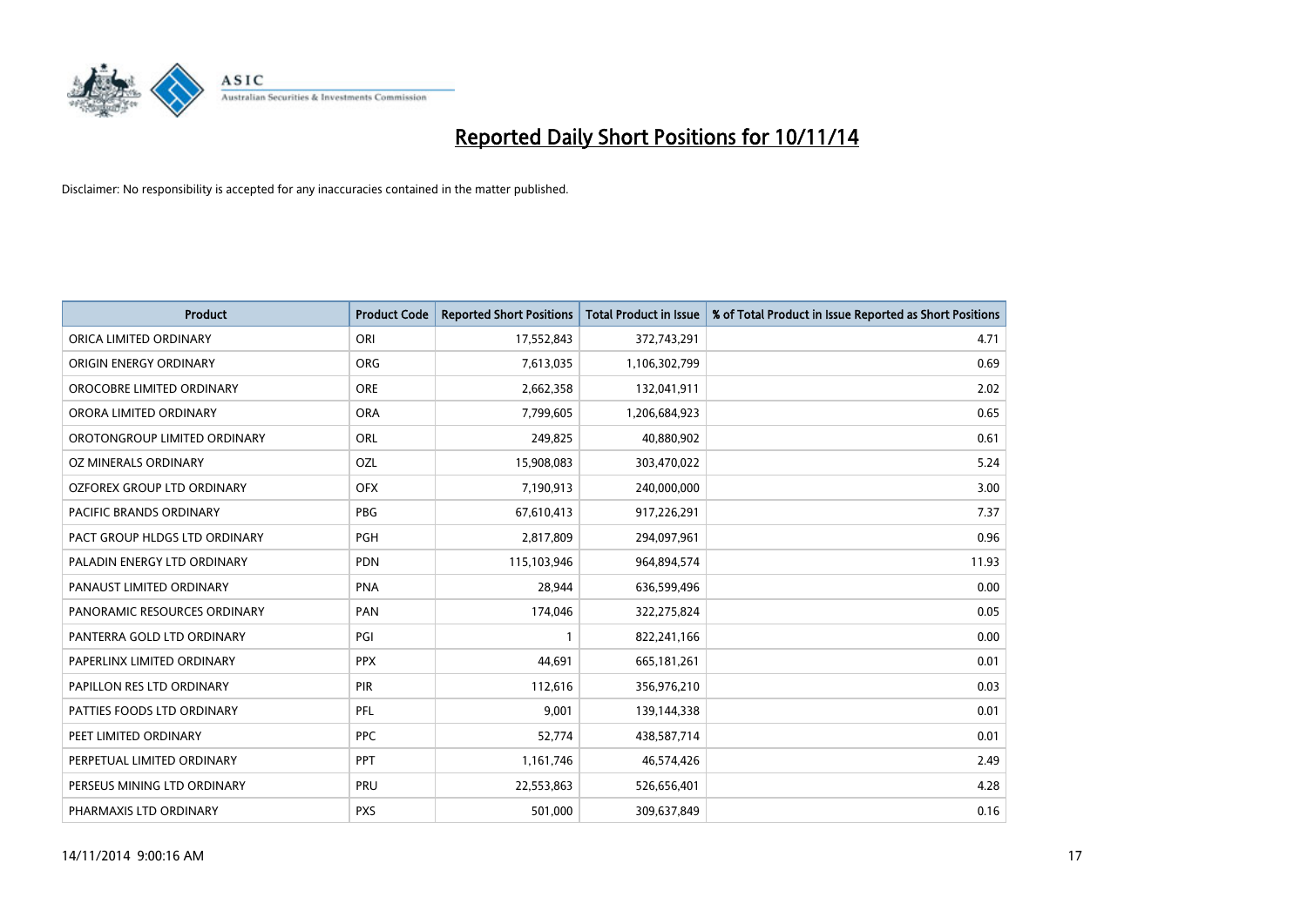

| <b>Product</b>                      | <b>Product Code</b> | <b>Reported Short Positions</b> | <b>Total Product in Issue</b> | % of Total Product in Issue Reported as Short Positions |
|-------------------------------------|---------------------|---------------------------------|-------------------------------|---------------------------------------------------------|
| PHOSPHAGENICS LTD. ORDINARY         | <b>POH</b>          | 43,750                          | 1,261,965,957                 | 0.00                                                    |
| PLATINUM ASSET ORDINARY             | <b>PTM</b>          | 2,671,051                       | 580,841,982                   | 0.46                                                    |
| PLATINUM AUSTRALIA ORDINARY         | <b>PLA</b>          | 836,027                         | 504,968,043                   | 0.17                                                    |
| PMP LIMITED ORDINARY                | <b>PMP</b>          | 27,581                          | 323,781,124                   | 0.01                                                    |
| POSEIDON NICK LTD ORDINARY          | <b>POS</b>          | 1,110,946                       | 601,024,910                   | 0.18                                                    |
| PRANA BIOTECHNOLOGY ORDINARY        | PBT                 | 2,862,329                       | 488,936,960                   | 0.59                                                    |
| PREMIER INVESTMENTS ORDINARY        | <b>PMV</b>          | 222,969                         | 155,900,075                   | 0.14                                                    |
| PRIMARY HEALTH CARE ORDINARY        | <b>PRY</b>          | 25,950,327                      | 512,130,550                   | 5.07                                                    |
| PRIME MEDIA GRP LTD ORDINARY        | <b>PRT</b>          | 1,465,562                       | 366,330,303                   | 0.40                                                    |
| PROGRAMMED ORDINARY                 | <b>PRG</b>          | 147,682                         | 118,651,911                   | 0.12                                                    |
| PURA VIDA ENERGY NL ORDINARY        | <b>PVD</b>          | 11,730                          | 130,130,698                   | 0.01                                                    |
| <b>QANTAS AIRWAYS ORDINARY</b>      | QAN                 | 30,742,906                      | 2,196,330,250                 | 1.40                                                    |
| OBE INSURANCE GROUP ORDINARY        | QBE                 | 21,488,768                      | 1,364,945,301                 | 1.57                                                    |
| <b>QUBE HOLDINGS LTD ORDINARY</b>   | <b>QUB</b>          | 4,380,941                       | 1,054,428,076                 | 0.42                                                    |
| RAMELIUS RESOURCES ORDINARY         | <b>RMS</b>          | 1,500                           | 468,795,168                   | 0.00                                                    |
| RAMSAY HEALTH CARE ORDINARY         | <b>RHC</b>          | 523,253                         | 202,081,252                   | 0.26                                                    |
| <b>RCG CORPORATION LTD ORDINARY</b> | <b>RCG</b>          | 317,246                         | 263,808,625                   | 0.12                                                    |
| <b>RCR TOMLINSON ORDINARY</b>       | <b>RCR</b>          | 296,153                         | 139,000,806                   | 0.21                                                    |
| <b>REA GROUP ORDINARY</b>           | <b>REA</b>          | 1,764,052                       | 131,714,699                   | 1.34                                                    |
| RECALL HOLDINGS LTD ORDINARY        | <b>REC</b>          | 6,338,198                       | 313,149,677                   | 2.02                                                    |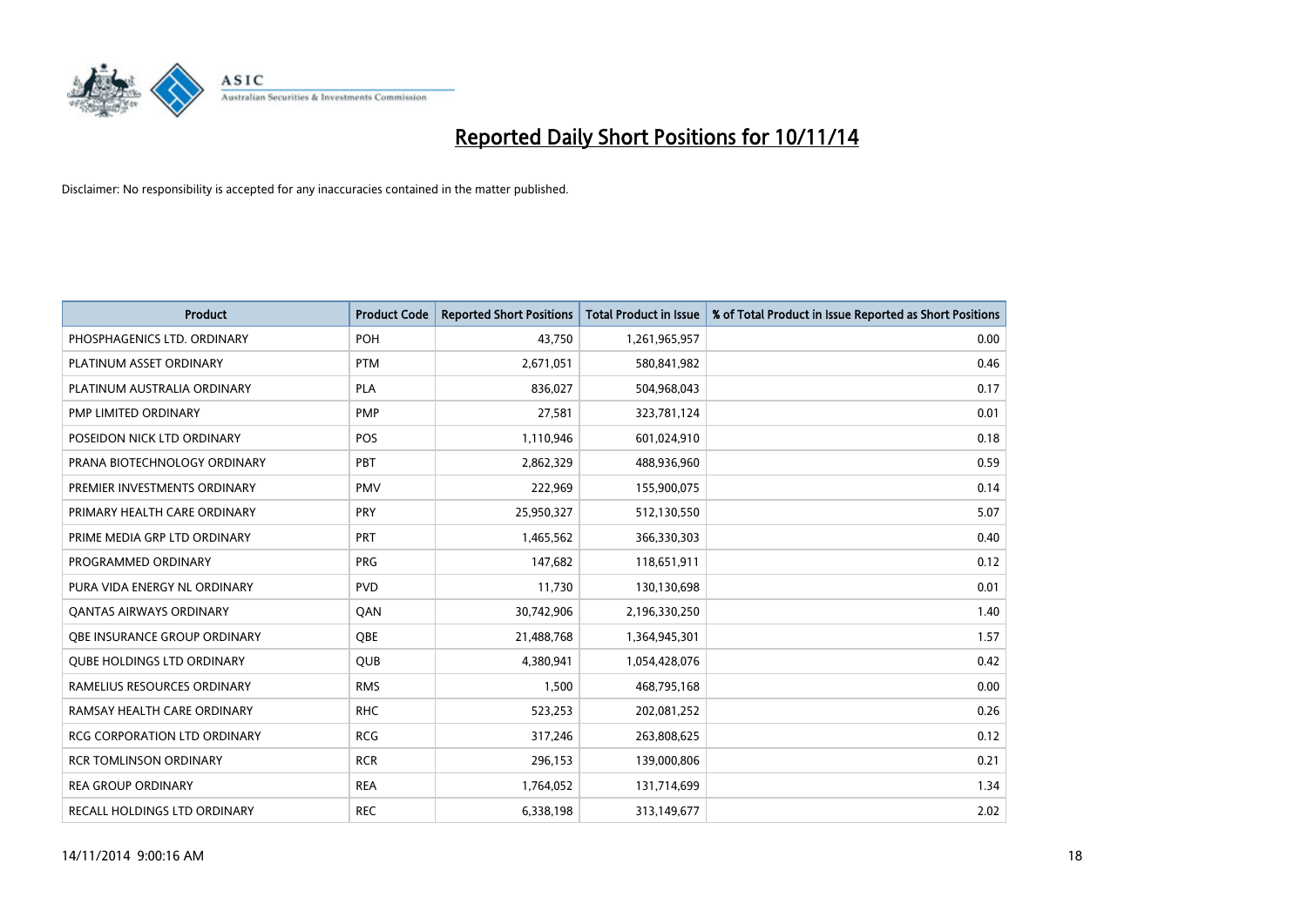

| <b>Product</b>                      | <b>Product Code</b> | <b>Reported Short Positions</b> | <b>Total Product in Issue</b> | % of Total Product in Issue Reported as Short Positions |
|-------------------------------------|---------------------|---------------------------------|-------------------------------|---------------------------------------------------------|
| <b>RECKON LIMITED ORDINARY</b>      | <b>RKN</b>          | 1,376,787                       | 112,084,762                   | 1.23                                                    |
| RED 5 LIMITED ORDINARY              | <b>RED</b>          | 174,740                         | 759,451,008                   | 0.02                                                    |
| <b>RED FORK ENERGY ORDINARY</b>     | <b>RFE</b>          | 333,124                         | 501,051,719                   | 0.07                                                    |
| REDBANK ENERGY LTD ORDINARY         | <b>AEI</b>          | 13                              | 786,287                       | 0.00                                                    |
| REED RESOURCES LTD ORDINARY         | <b>RDR</b>          | 2,000                           | 499,453,895                   | 0.00                                                    |
| REGIS HEALTHCARE LTD ORDINARY       | <b>REG</b>          | 785,540                         | 300,345,797                   | 0.26                                                    |
| <b>REGIS RESOURCES ORDINARY</b>     | <b>RRL</b>          | 51,686,020                      | 499,781,595                   | 10.34                                                   |
| RESMED INC CDI 10:1                 | <b>RMD</b>          | 34,366,033                      | 1,397,522,030                 | 2.46                                                    |
| RESOLUTE MINING ORDINARY            | <b>RSG</b>          | 11,687,947                      | 641,189,223                   | 1.82                                                    |
| <b>RESOURCE GENERATION ORDINARY</b> | <b>RES</b>          | 1,220                           | 581,380,338                   | 0.00                                                    |
| RETAIL FOOD GROUP ORDINARY          | <b>RFG</b>          | 5,898,028                       | 154,379,893                   | 3.82                                                    |
| REX MINERALS LIMITED ORDINARY       | <b>RXM</b>          | 1,073,293                       | 220,519,784                   | 0.49                                                    |
| RIO TINTO LIMITED ORDINARY          | <b>RIO</b>          | 5,779,265                       | 435,758,720                   | 1.33                                                    |
| ROC OIL COMPANY ORDINARY            | <b>ROC</b>          | 1,456,744                       | 687,618,400                   | 0.21                                                    |
| <b>ROX RESOURCES ORDINARY</b>       | <b>RXL</b>          | 3,847,823                       | 849,673,095                   | 0.45                                                    |
| ROYAL WOLF HOLDINGS ORDINARY        | <b>RWH</b>          | 209,381                         | 100,387,052                   | 0.21                                                    |
| RUMBLE RES LIMITED ORDINARY         | <b>RTR</b>          | 35,000                          | 124,399,477                   | 0.03                                                    |
| SAI GLOBAL LIMITED ORDINARY         | SAI                 | 659,525                         | 211,726,802                   | 0.31                                                    |
| SALMAT LIMITED ORDINARY             | <b>SLM</b>          | 101,385                         | 159,812,799                   | 0.06                                                    |
| SAMSON OIL & GAS LTD ORDINARY       | SSN                 | 15,995,780                      | 2,837,782,022                 | 0.56                                                    |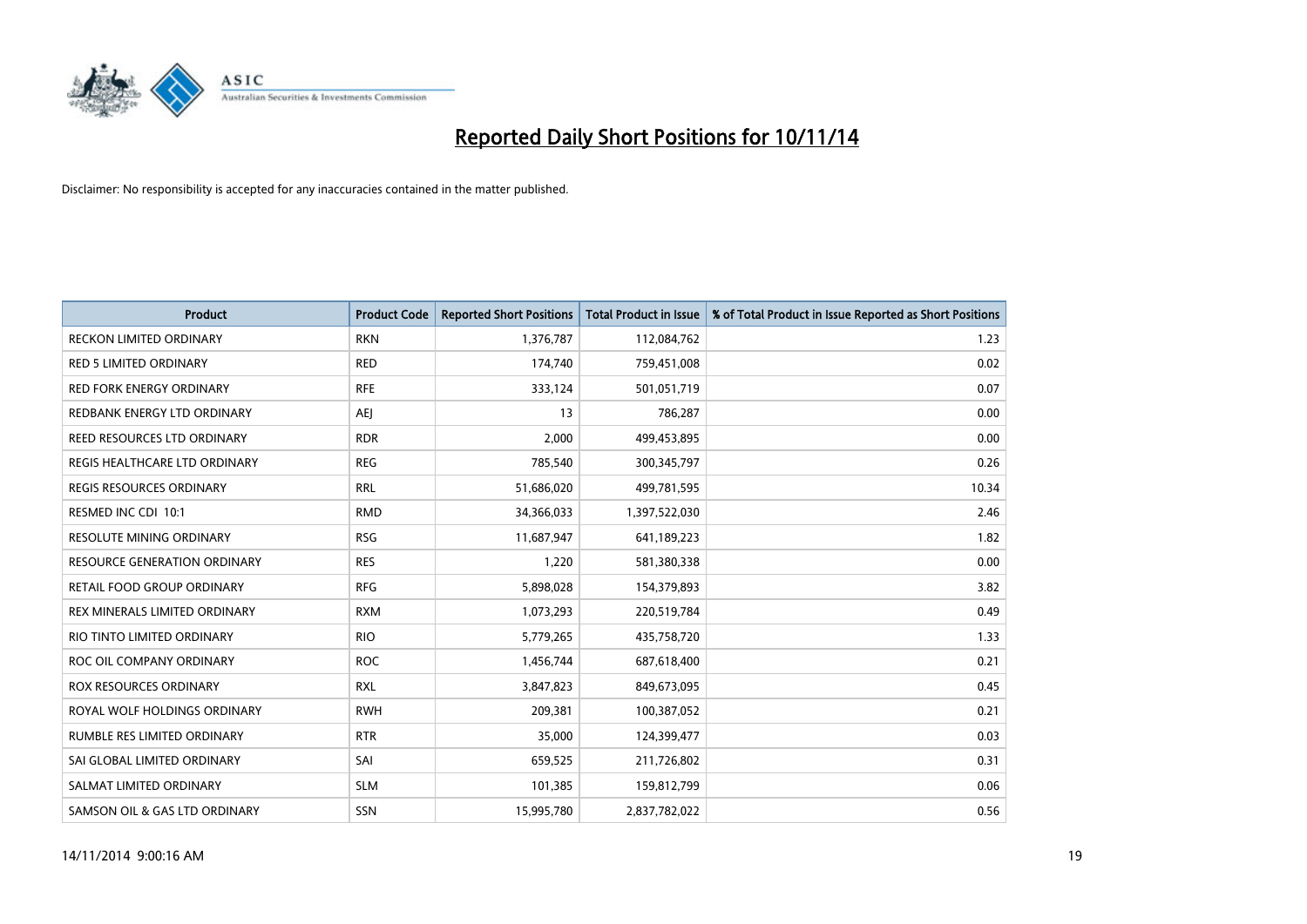

| <b>Product</b>                           | <b>Product Code</b> | <b>Reported Short Positions</b> | <b>Total Product in Issue</b> | % of Total Product in Issue Reported as Short Positions |
|------------------------------------------|---------------------|---------------------------------|-------------------------------|---------------------------------------------------------|
| SANDFIRE RESOURCES ORDINARY              | <b>SFR</b>          | 3,116,807                       | 155,840,968                   | 2.00                                                    |
| <b>SANTOS LTD ORDINARY</b>               | <b>STO</b>          | 7,667,878                       | 982,269,847                   | 0.78                                                    |
| SARACEN MINERAL ORDINARY                 | SAR                 | 6,921,361                       | 792,784,738                   | 0.87                                                    |
| SCA PROPERTY GROUP STAPLED SECURITIES    | <b>SCP</b>          | 17,751,948                      | 648,628,320                   | 2.74                                                    |
| <b>SCENTRE GRP STAPLED</b>               | SCG                 | 30,417,058                      | 5,324,296,678                 | 0.57                                                    |
| SEDGMAN LIMITED ORDINARY                 | SDM                 | 1,128,550                       | 227,059,277                   | 0.50                                                    |
| SEEK LIMITED ORDINARY                    | <b>SEK</b>          | 12,075,118                      | 342,335,122                   | 3.53                                                    |
| SELECT HARVESTS ORDINARY                 | SHV                 | 1,264,421                       | 70,940,874                    | 1.78                                                    |
| SENEX ENERGY LIMITED ORDINARY            | <b>SXY</b>          | 48,496,301                      | 1,149,657,377                 | 4.22                                                    |
| SERVICE STREAM ORDINARY                  | <b>SSM</b>          | 30                              | 386,389,873                   | 0.00                                                    |
| SEVEN GROUP HOLDINGS ORDINARY            | <b>SVW</b>          | 1,548,617                       | 300,660,933                   | 0.52                                                    |
| SEVEN WEST MEDIA LTD ORDINARY            | <b>SWM</b>          | 19,426,440                      | 999,160,872                   | 1.94                                                    |
| SEYMOUR WHYTE LTD ORDINARY               | SWL                 | 28,850                          | 87,647,595                    | 0.03                                                    |
| SIGMA PHARMACEUTICAL ORDINARY            | <b>SIP</b>          | 22,138,991                      | 1,108,086,575                 | 2.00                                                    |
| SILEX SYSTEMS ORDINARY                   | <b>SLX</b>          | 8,380,145                       | 170,467,339                   | 4.92                                                    |
| SILVER CHEF LIMITED ORDINARY             | SIV                 | 26,135                          | 29,640,865                    | 0.09                                                    |
| SILVER LAKE RESOURCE ORDINARY            | <b>SLR</b>          | 26,192,051                      | 503,233,971                   | 5.20                                                    |
| SIMS METAL MGMT LTD ORDINARY             | SGM                 | 15,077,635                      | 204,633,630                   | 7.37                                                    |
| SINGAPORE TELECOMM. CHESS DEPOSITARY INT | SGT                 | 644,192                         | 115,837,110                   | 0.56                                                    |
| SINO GAS ENERGY ORDINARY                 | <b>SEH</b>          | 11,378,107                      | 1,542,672,358                 | 0.74                                                    |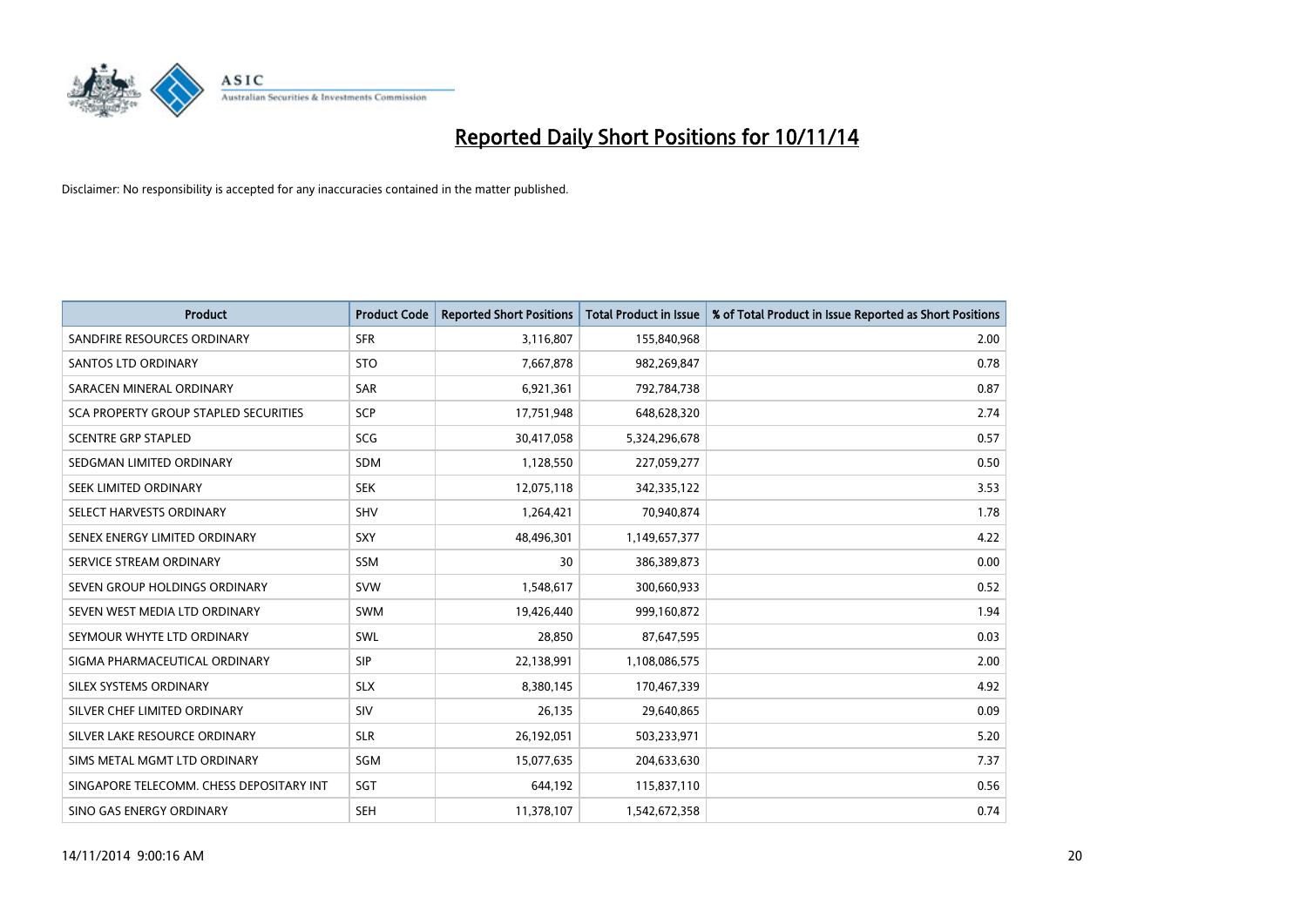

| Product                                  | <b>Product Code</b> | <b>Reported Short Positions</b> | <b>Total Product in Issue</b> | % of Total Product in Issue Reported as Short Positions |
|------------------------------------------|---------------------|---------------------------------|-------------------------------|---------------------------------------------------------|
| SIRIUS RESOURCES NL ORDINARY             | <b>SIR</b>          | 15,353,707                      | 341,438,269                   | 4.50                                                    |
| SIRTEX MEDICAL ORDINARY                  | <b>SRX</b>          | 86.743                          | 56,524,273                    | 0.15                                                    |
| SKILLED GROUP LTD ORDINARY               | <b>SKE</b>          | 6,660,168                       | 235,753,791                   | 2.83                                                    |
| SKY NETWORK ORDINARY                     | <b>SKT</b>          | 11,472,172                      | 389,139,785                   | 2.95                                                    |
| SKYCITY ENT GRP LTD ORDINARY             | <b>SKC</b>          | 7,921,624                       | 592,857,388                   | 1.34                                                    |
| <b>SLATER &amp; GORDON ORDINARY</b>      | SGH                 | 2,874,390                       | 205,744,600                   | 1.40                                                    |
| SMARTGRP CORPORATION ORDINARY            | <b>SIQ</b>          | 70,757                          | 101,461,150                   | 0.07                                                    |
| SMS MANAGEMENT. ORDINARY                 | <b>SMX</b>          | 1,794,531                       | 69,394,537                    | 2.59                                                    |
| SONIC HEALTHCARE ORDINARY                | <b>SHL</b>          | 2,562,782                       | 401,171,556                   | 0.64                                                    |
| SOUL PATTINSON (W.H) ORDINARY            | SOL                 | 15,265                          | 239,395,320                   | 0.01                                                    |
| SP AUSNET STAPLED SECURITIES             | SPN                 | 619,998                         | 3,425,244,162                 | 0.02                                                    |
| SPARK INFRASTRUCTURE STAPLED US PROHIBT. | SKI                 | 13,121,575                      | 1,466,360,128                 | 0.89                                                    |
| SPARK NEW ZEALAND ORDINARY               | <b>SPK</b>          | 13,111,584                      | 1,834,767,958                 | 0.71                                                    |
| SPDR 200 FUND ETF UNITS                  | <b>STW</b>          | 183,853                         | 46,546,865                    | 0.39                                                    |
| SPECIALTY FASHION ORDINARY               | <b>SFH</b>          | 97,155                          | 192,236,121                   | 0.05                                                    |
| SPOTLESS GRP HLD LTD ORDINARY            | <b>SPO</b>          | 31,309,156                      | 1,098,290,178                 | 2.85                                                    |
| ST BARBARA LIMITED ORDINARY              | <b>SBM</b>          | 9,302,696                       | 494,269,192                   | 1.88                                                    |
| STARPHARMA HOLDINGS ORDINARY             | SPL                 | 13,389,851                      | 319,008,325                   | 4.20                                                    |
| STEADFAST GROUP LTD ORDINARY             | <b>SDF</b>          | 11,114,142                      | 503,352,992                   | 2.21                                                    |
| STH CRS ELECT ENGNR ORDINARY             | <b>SXE</b>          | 1,521                           | 161,523,130                   | 0.00                                                    |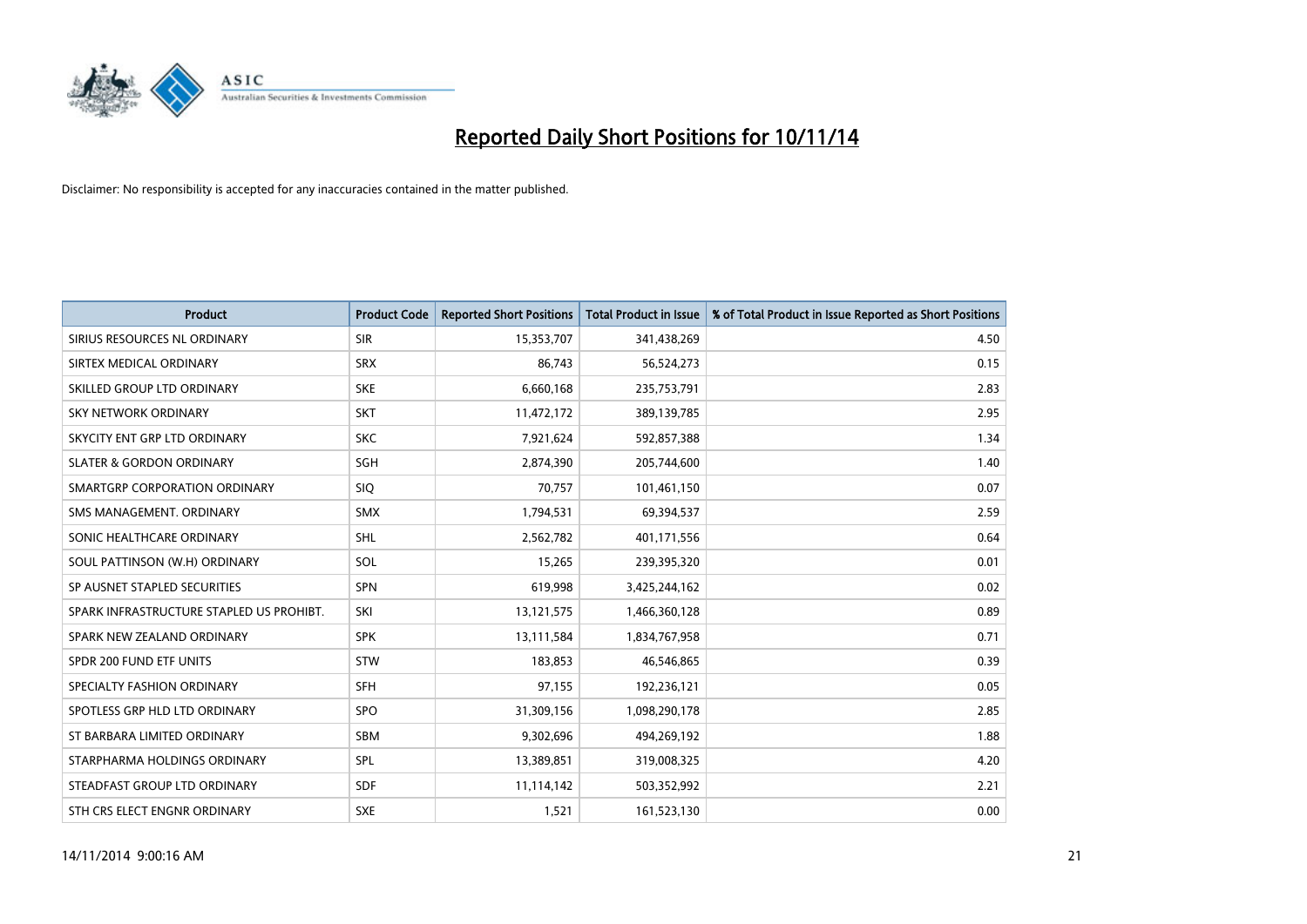

| <b>Product</b>                       | <b>Product Code</b> | <b>Reported Short Positions</b> | <b>Total Product in Issue</b> | % of Total Product in Issue Reported as Short Positions |
|--------------------------------------|---------------------|---------------------------------|-------------------------------|---------------------------------------------------------|
| STHN CROSS MEDIA ORDINARY            | <b>SXL</b>          | 42,257,383                      | 731,319,622                   | 5.78                                                    |
| STOCKLAND UNITS/ORD STAPLED          | SGP                 | 9,246,931                       | 2,348,746,744                 | 0.39                                                    |
| STRAITS RES LTD. ORDINARY            | <b>SRQ</b>          | 20,370                          | 1,217,730,293                 | 0.00                                                    |
| STRIKE ENERGY LTD ORDINARY           | <b>STX</b>          | 4,000                           | 833,330,946                   | 0.00                                                    |
| <b>STW COMMUNICATIONS ORDINARY</b>   | SGN                 | 4,828,404                       | 409,699,000                   | 1.18                                                    |
| SUNCORP GROUP LTD ORDINARY           | <b>SUN</b>          | 8,960,952                       | 1,286,600,980                 | 0.70                                                    |
| SUNDANCE ENERGY ORDINARY             | <b>SEA</b>          | 2,277,962                       | 549,207,339                   | 0.41                                                    |
| SUNDANCE RESOURCES ORDINARY          | SDL                 | 94,643,199                      | 3,082,028,456                 | 3.07                                                    |
| SUNLAND GROUP LTD ORDINARY           | <b>SDG</b>          | 101,299                         | 181,710,087                   | 0.06                                                    |
| SUPER RET REP LTD ORDINARY           | <b>SUL</b>          | 13,777,241                      | 196,897,430                   | 7.00                                                    |
| SWICK MINING ORDINARY                | <b>SWK</b>          | 50,000                          | 216,729,450                   | 0.02                                                    |
| SYD AIRPORT STAPLED US PROHIBIT.     | SYD                 | 27,812,174                      | 2,216,216,041                 | 1.25                                                    |
| SYRAH RESOURCES ORDINARY             | <b>SYR</b>          | 4,823,835                       | 164,135,076                   | 2.94                                                    |
| <b>TABCORP HOLDINGS LTD ORDINARY</b> | <b>TAH</b>          | 16,861,421                      | 765,652,364                   | 2.20                                                    |
| TAP OIL LIMITED ORDINARY             | <b>TAP</b>          | 91,339                          | 243,186,639                   | 0.04                                                    |
| TASSAL GROUP LIMITED ORDINARY        | <b>TGR</b>          | 297,815                         | 146,897,115                   | 0.20                                                    |
| <b>TATTS GROUP LTD ORDINARY</b>      | <b>TTS</b>          | 33,194,546                      | 1,445,759,948                 | 2.30                                                    |
| TECHNOLOGY ONE ORDINARY              | <b>TNE</b>          | 2,057,234                       | 308,796,455                   | 0.67                                                    |
| TELECOM CORPORATION ORDINARY         | <b>TEL</b>          | 153,396                         | 1,828,530,844                 | 0.01                                                    |
| TELSTRA CORPORATION, ORDINARY        | <b>TLS</b>          | 47,921,933                      | 12,225,655,836                | 0.39                                                    |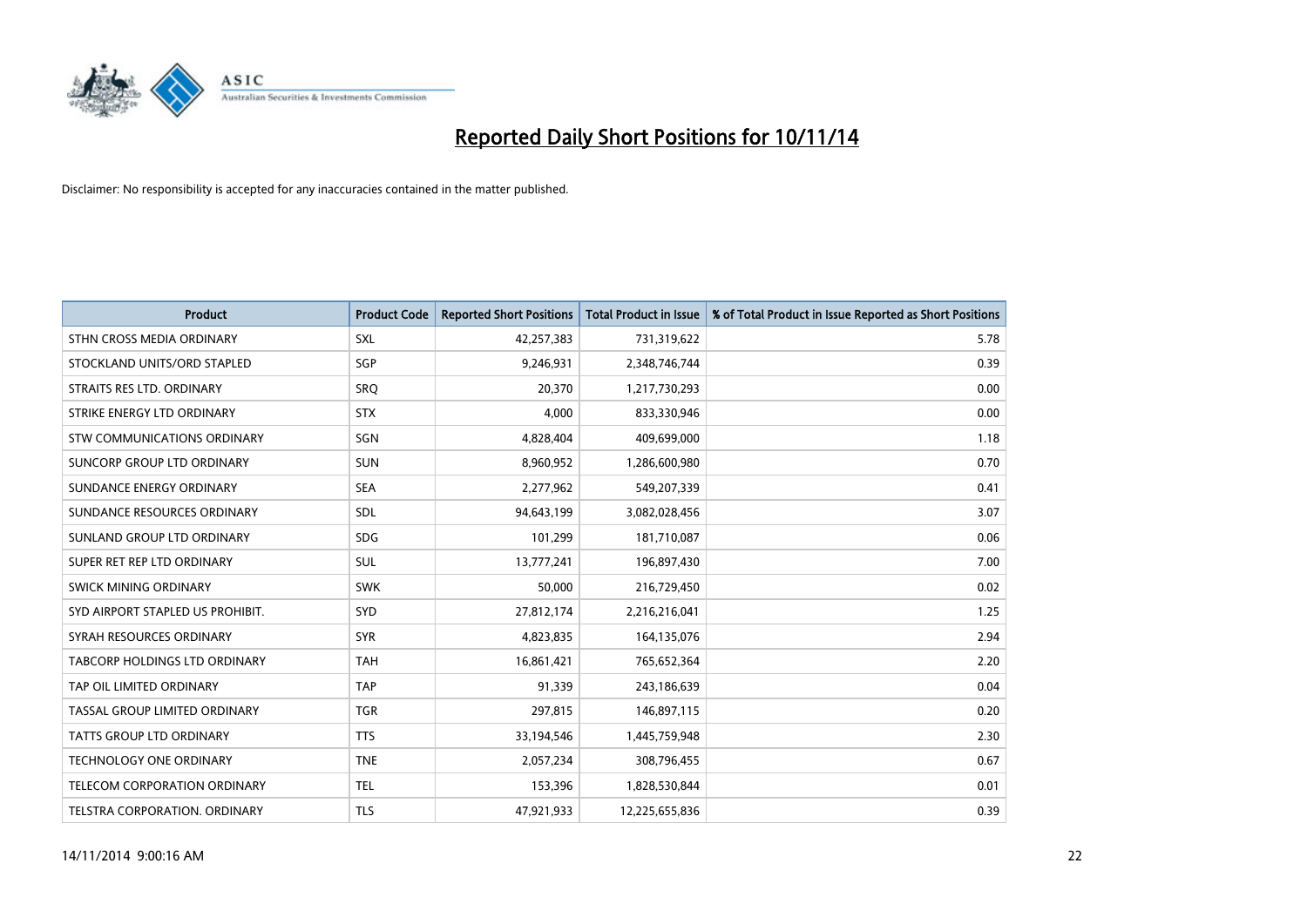

| <b>Product</b>                       | <b>Product Code</b> | <b>Reported Short Positions</b> | <b>Total Product in Issue</b> | % of Total Product in Issue Reported as Short Positions |
|--------------------------------------|---------------------|---------------------------------|-------------------------------|---------------------------------------------------------|
| TEN NETWORK HOLDINGS ORDINARY        | <b>TEN</b>          | 141,470,406                     | 2,630,984,596                 | 5.38                                                    |
| TERANGA GOLD CORP CDI 1:1            | TGZ                 | 1,375                           | 72,850,029                    | 0.00                                                    |
| TFS CORPORATION LTD ORDINARY         | <b>TFC</b>          | 8,822,485                       | 325,267,408                   | 2.71                                                    |
| THE REJECT SHOP ORDINARY             | <b>TRS</b>          | 2,257,512                       | 28,844,648                    | 7.83                                                    |
| THINK CHILDCARE EDU ORDINARY         | <b>TNK</b>          | 289,370                         | 39,600,000                    | 0.73                                                    |
| THORN GROUP LIMITED ORDINARY         | <b>TGA</b>          | 5,269                           | 150,634,985                   | 0.00                                                    |
| TIGER RESOURCES ORDINARY             | <b>TGS</b>          | 13,147,018                      | 1,143,541,406                 | 1.15                                                    |
| TOLL HOLDINGS LTD ORDINARY           | <b>TOL</b>          | 17,833,063                      | 717,318,622                   | 2.49                                                    |
| TORO ENERGY LIMITED ORDINARY         | <b>TOE</b>          | 24,295                          | 1,567,784,418                 | 0.00                                                    |
| <b>TOX FREE SOLUTIONS ORDINARY</b>   | <b>TOX</b>          | 2,350,039                       | 133,752,359                   | 1.76                                                    |
| TPG TELECOM LIMITED ORDINARY         | <b>TPM</b>          | 10,256,208                      | 793,808,141                   | 1.29                                                    |
| <b>TRADE ME GROUP ORDINARY</b>       | <b>TME</b>          | 6,832,814                       | 396,913,549                   | 1.72                                                    |
| TRANSFIELD SERVICES ORDINARY         | <b>TSE</b>          | 6,786,377                       | 512,457,716                   | 1.32                                                    |
| TRANSPACIFIC INDUST, ORDINARY        | TPI                 | 25,108,350                      | 1,579,648,778                 | 1.59                                                    |
| TRANSURBAN GROUP TRIPLE STAPLED SEC. | <b>TCL</b>          | 22,775,851                      | 1,906,390,878                 | 1.19                                                    |
| TREASURY GROUP ORDINARY              | <b>TRG</b>          | 30,399                          | 23,697,498                    | 0.13                                                    |
| TREASURY WINE ESTATE ORDINARY        | <b>TWE</b>          | 12,180,106                      | 651,261,403                   | 1.87                                                    |
| TRITON MIN LTD ORDINARY              | <b>TON</b>          | 8,038                           | 310,101,731                   | 0.00                                                    |
| TROY RESOURCES LTD ORDINARY          | <b>TRY</b>          | 5,503,689                       | 195,265,161                   | 2.82                                                    |
| UGL LIMITED ORDINARY                 | UGL                 | 19,014,154                      | 166,511,240                   | 11.42                                                   |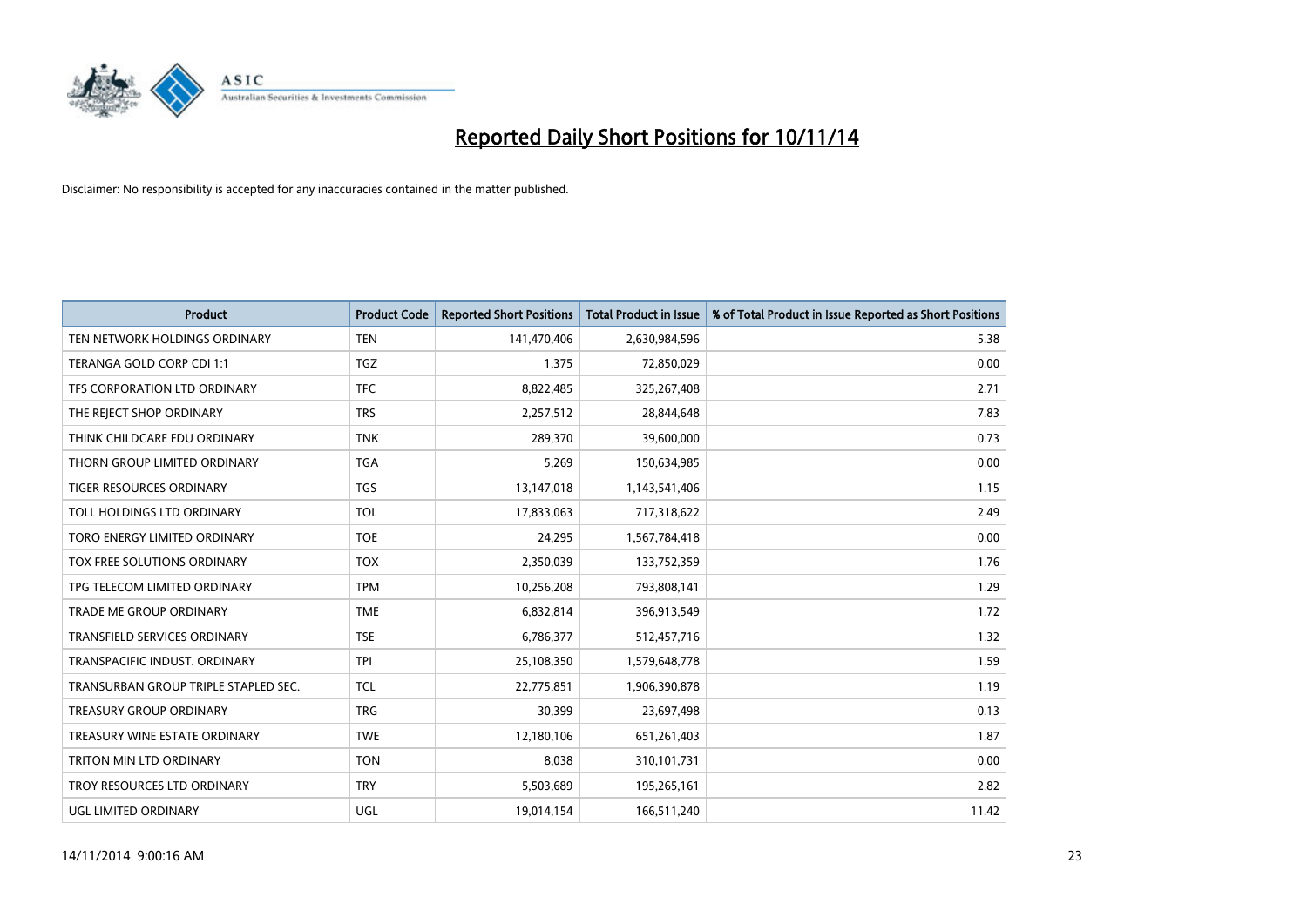

| <b>Product</b>                       | <b>Product Code</b> | <b>Reported Short Positions</b> | <b>Total Product in Issue</b> | % of Total Product in Issue Reported as Short Positions |
|--------------------------------------|---------------------|---------------------------------|-------------------------------|---------------------------------------------------------|
| <b>UNILIFE CORPORATION CDI 6:1</b>   | <b>UNS</b>          | 245,000                         | 277,673,970                   | 0.09                                                    |
| UNITY MINING LTD ORDINARY            | <b>UML</b>          | 319,871                         | 1,133,122,711                 | 0.03                                                    |
| UXC LIMITED ORDINARY                 | <b>UXC</b>          | 2,456,148                       | 329,728,102                   | 0.74                                                    |
| <b>VEDA GROUP LTD ORDINARY</b>       | <b>VED</b>          | 12,645,551                      | 842,055,406                   | 1.50                                                    |
| <b>VENTURE MINERALS ORDINARY</b>     | <b>VMS</b>          | 238,000                         | 287,320,170                   | 0.08                                                    |
| <b>VILLAGE ROADSHOW LTD ORDINARY</b> | <b>VRL</b>          | 403,881                         | 159,509,459                   | 0.25                                                    |
| <b>VIRGIN AUS HLDG LTD ORDINARY</b>  | <b>VAH</b>          | 48,068,247                      | 3,524,912,131                 | 1.36                                                    |
| VIRTUS HEALTH LTD ORDINARY           | <b>VRT</b>          | 4,725,962                       | 79,885,938                    | 5.92                                                    |
| VISION EYE INSTITUTE ORDINARY        | <b>VEI</b>          | 1,586,666                       | 178,737,431                   | 0.89                                                    |
| VISTA GROUP INTERNAT ORDINARY        | VGI                 | 1,000                           | 79,813,089                    | 0.00                                                    |
| <b>VOCATION LTD ORDINARY</b>         | <b>VET</b>          | 10,972,347                      | 230,000,000                   | 4.77                                                    |
| <b>VOCUS COMMS LTD ORDINARY</b>      | <b>VOC</b>          | 513,208                         | 104,803,018                   | 0.49                                                    |
| WAM CAPITAL LIMITED ORDINARY         | <b>WAM</b>          | 30,000                          | 345,405,201                   | 0.01                                                    |
| WARRNAMBOOL CHEESE ORDINARY          | <b>WCB</b>          | 19                              | 56,098,797                    | 0.00                                                    |
| <b>WATPAC LIMITED ORDINARY</b>       | <b>WTP</b>          | 834,526                         | 189,258,397                   | 0.44                                                    |
| <b>WDS LIMITED ORDINARY</b>          | <b>WDS</b>          | 511,197                         | 144,740,614                   | 0.35                                                    |
| WEBJET LIMITED ORDINARY              | WEB                 | 1,384,848                       | 79,397,959                    | 1.74                                                    |
| <b>WESFARMERS LIMITED ORDINARY</b>   | <b>WES</b>          | 6,596,869                       | 1,143,274,951                 | 0.58                                                    |
| WESTERN AREAS LTD ORDINARY           | <b>WSA</b>          | 17,087,639                      | 232,580,131                   | 7.35                                                    |
| WESTERN DESERT RES. ORDINARY         | <b>WDR</b>          | 2,490,070                       | 620,049,919                   | 0.40                                                    |